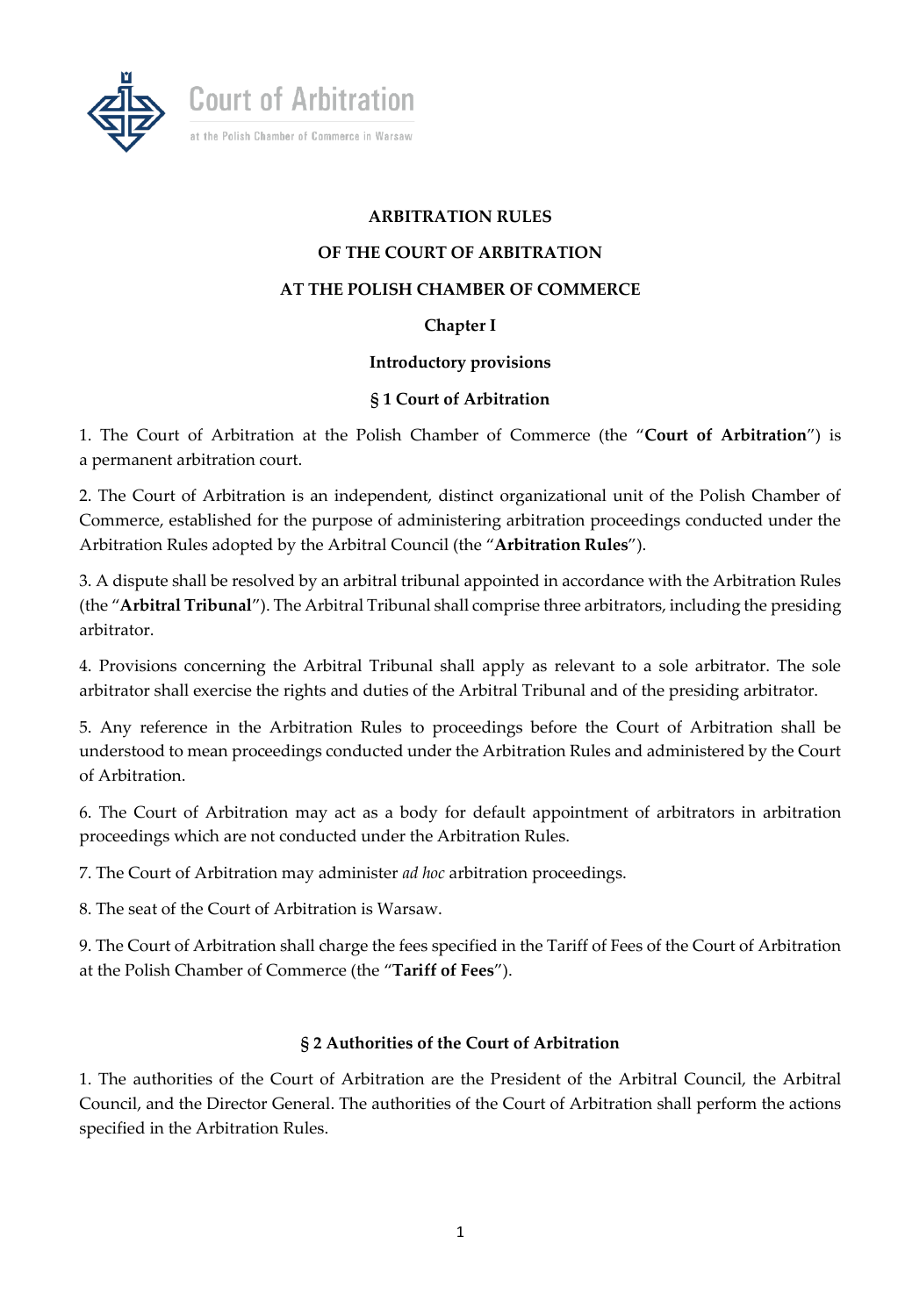

2. The organization, method of appointment and removal, and competencies of the authorities of the Court of Arbitration are specified by the Statute of the Court of Arbitration adopted by the Presidium of the Polish Chamber of Commerce.

# **§ 3 Jurisdiction of the Arbitral Tribunal**

1. The Arbitral Tribunal has jurisdiction to resolve a dispute which according to law may be submitted to arbitration, if:

1) the parties are bound by an arbitration agreement submitting disputes which have arisen or may arise between them in connection with a specified contractual or non-contractual legal relationship to resolution under the Arbitration Rules, or

2) the respondent served with a copy of the statement of claim with the claimant's application for resolution of the dispute under the Arbitration Rules has consented in the proper form to such resolution of the dispute.

2. If the parties agreed in an arbitration agreement that a dispute shall be resolved in accordance with the Arbitration Rules, or indicated the Court of Arbitration, unless otherwise provided, the Arbitral Tribunal in

a proceeding conducted under the Arbitration Rules and administered by the Court of Arbitration shall be deemed to have jurisdiction to hear the dispute.

3. The Arbitral Tribunal shall rule on its own jurisdiction, including the existence, validity and effectiveness of the arbitration agreement, upon an objection asserted at the latest in the statement of defence.

# **§ 4 Arbitration Rules**

1. In matters not addressed in the Arbitration Rules and unless otherwise agreed by the parties, the Arbitral Tribunal shall conduct the proceeding as it deems proper.

2. The parties may agree at any time, in a manner binding on the Arbitral Tribunal, on rules of procedure different from those provided in the Arbitration Rules, so long as they do not violate mandatorily applicable legal norms. The provisions of the Arbitration Rules concerning the competencies of the authorities of the Court of Arbitration and the rules for appointment of the sole arbitrator or presiding arbitrator provided in § 16(3), as well as the provisions of the Tariff of Fees, cannot be the subject of different rules agreed by the parties.

3. Unless otherwise provided by the parties, the Arbitration Rules in force on the date of commencement of the proceeding shall apply.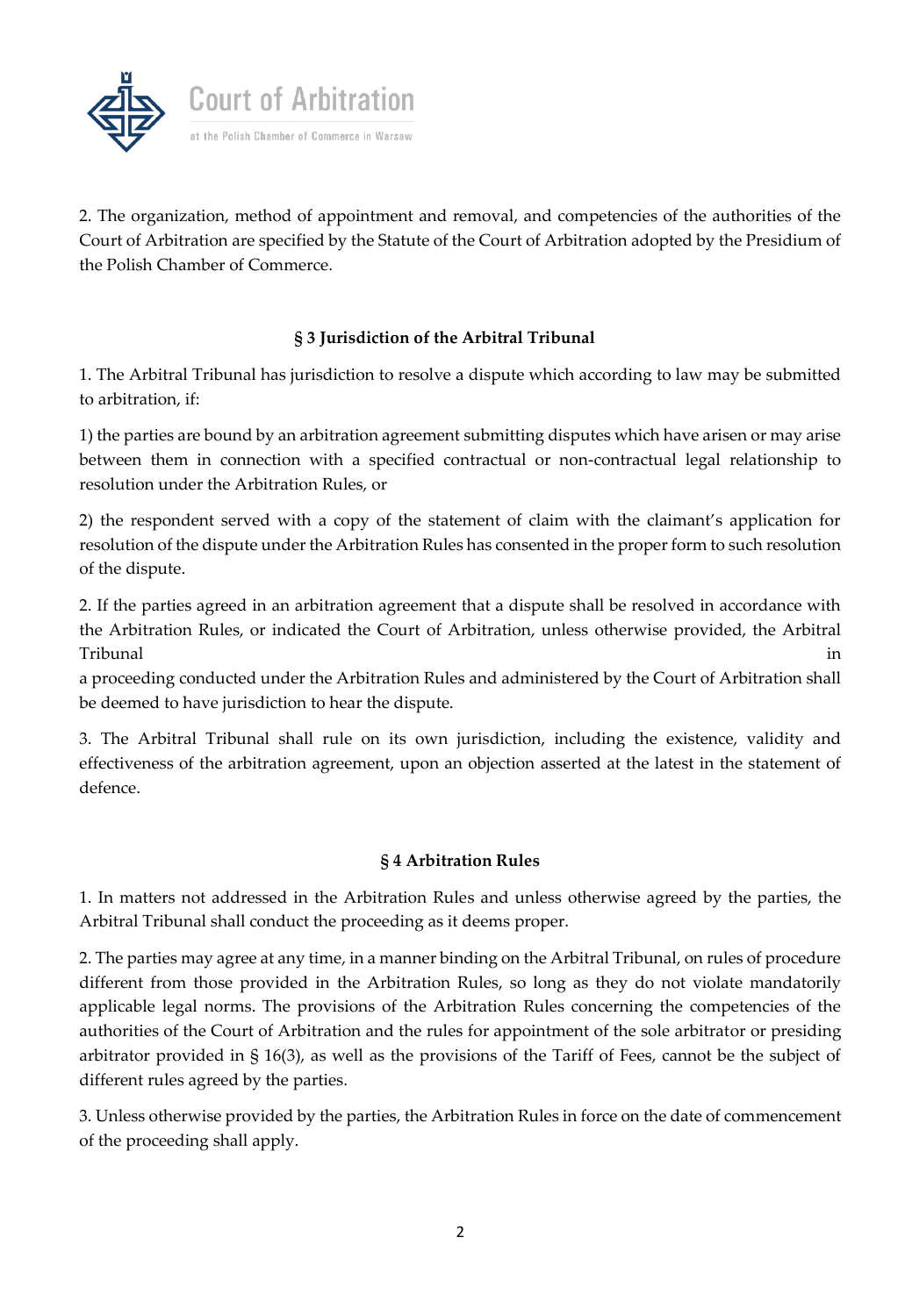

4. If an objection of violation of provisions of the Arbitration Rules or other rules of procedure agreed by the parties is not asserted by a party promptly, the party shall be deemed to have waived assertion of the objection.

# **§ 5 Principles of due diligence and liability**

1. The Court of Arbitration and the Arbitral Tribunal shall perform actions connected with the arbitration proceeding with due diligence, seeking in particular to assure that the ruling issued is effective and enforceable.

2. The arbitrators, the Polish Chamber of Commerce, the Court of Arbitration, their staff and the members of the authorities of the Polish Chamber of Commerce and the Court of Arbitration shall not be liable for any loss arising as a result of acts or omissions connected with conduct of an arbitration proceeding, unless the loss was caused intentionally.

### **Chapter II**

#### **General provisions**

#### **§ 6 Grounds for resolution of dispute**

1. The Arbitral Tribunal shall resolve the dispute in accordance with the law mutually indicated by the parties.

In the absence of such indication, the law most closely connected with the legal relationship being considered shall be applied.

2. An award may not be based on legal grounds different from those relied on by either of the parties, unless the Arbitral Tribunal notifies the parties in advance and gives them an opportunity to be heard concerning such legal grounds.

3. The Arbitral Tribunal may resolve the dispute according to general principles of law or equity (*ex æquo et bono*) if the parties have expressly authorized it to do so.

4. In any event, the Arbitral Tribunal shall take into consideration the agreement between the parties and the established customs applicable to the legal relationship.

# **§ 7 Principles for proceeding**

1. The Arbitral Tribunal shall conduct the proceeding in a manner assuring the equal treatment of the parties and the right of each party to be heard and to present its allegations and the evidence supporting them.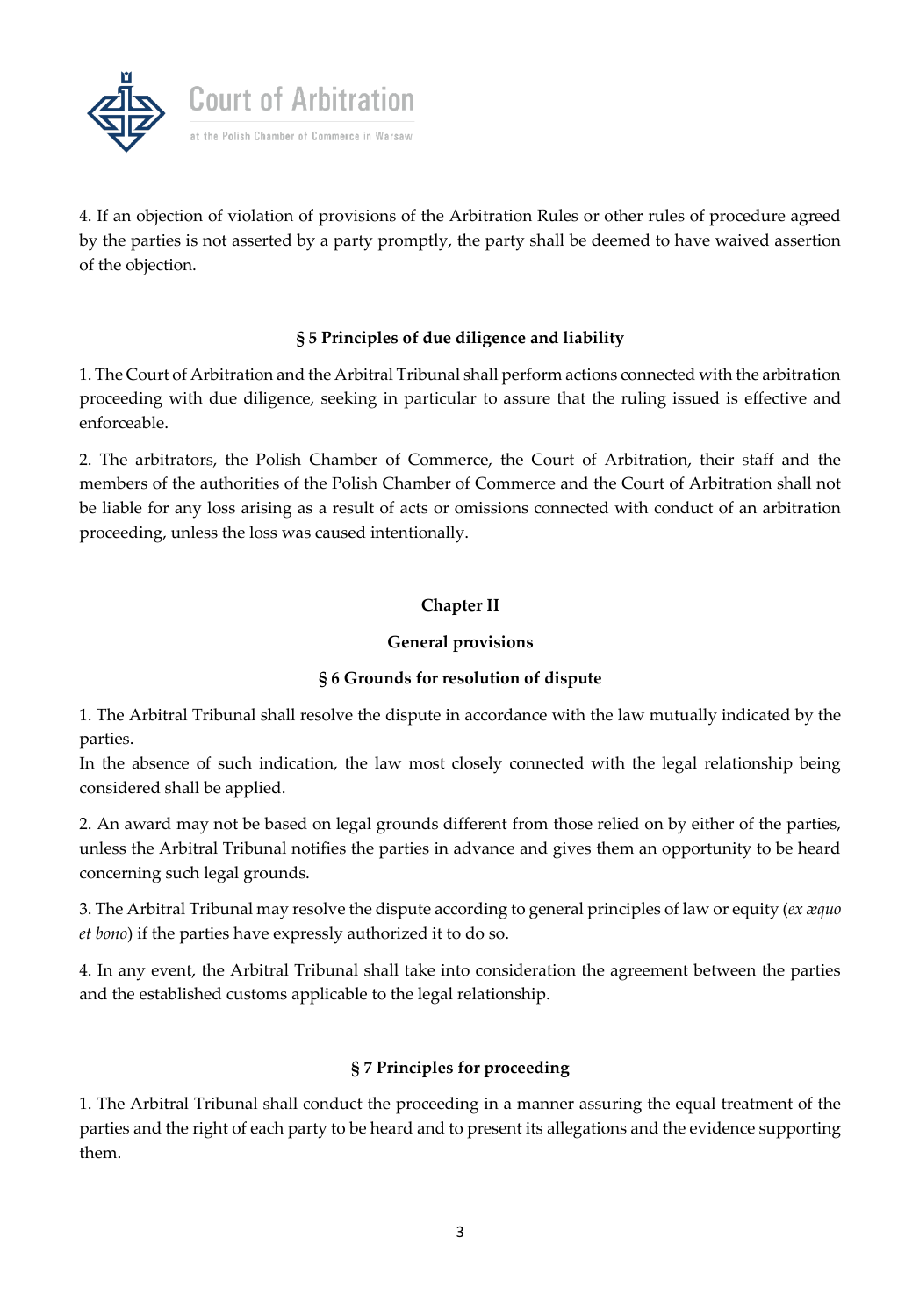

2. The parties to the proceeding shall act in good faith and seek to make the proceeding speedy and efficient and to avoid unnecessary costs.

3. The Arbitral Tribunal shall seek to ensure that the proceeding is speedy and efficient and to avoid unnecessary costs.

# **§ 8 Confidentiality**

Unless otherwise provided by the parties, the arbitrators and the Court of Arbitration and its staff and the members of its authorities are required to maintain the confidentiality of all information concerning the proceeding.

#### **§ 9**

#### **Consolidation of proceedings**

Two or more proceedings being conducted between the same parties under the Arbitration Rules may, upon application of a party, be consolidated into one proceeding if the composition of the Arbitral Tribunal in each of the proceedings is the same and:

1) the parties' claims in the proceedings subject to consolidation are based on the same arbitration agreement, or

2) the parties' claims in the proceedings subject to consolidation are related, even if based on different arbitration agreements.

Proceedings in which the parties are not identical may also be consolidated if the composition of the Arbitral Tribunal in each of the proceedings is the same, the condition set forth in par. 1 (1) or (2) is met, and the parties to all of the proceedings consent.

The Arbitral Tribunal shall issue an order in each of the proceedings undergoing consolidation indicating the proceedings that are consolidated.

In issuing the order on consolidation of proceedings, the Arbitral Tribunal shall take into account all material circumstances and be guided by the interests of the parties, including in particular the need to assure that the proceeding is conducted efficiently.

Unless otherwise provided by the parties, the proceeding shall be conducted under the Arbitration Rules in force on the date of consolidation of the proceedings.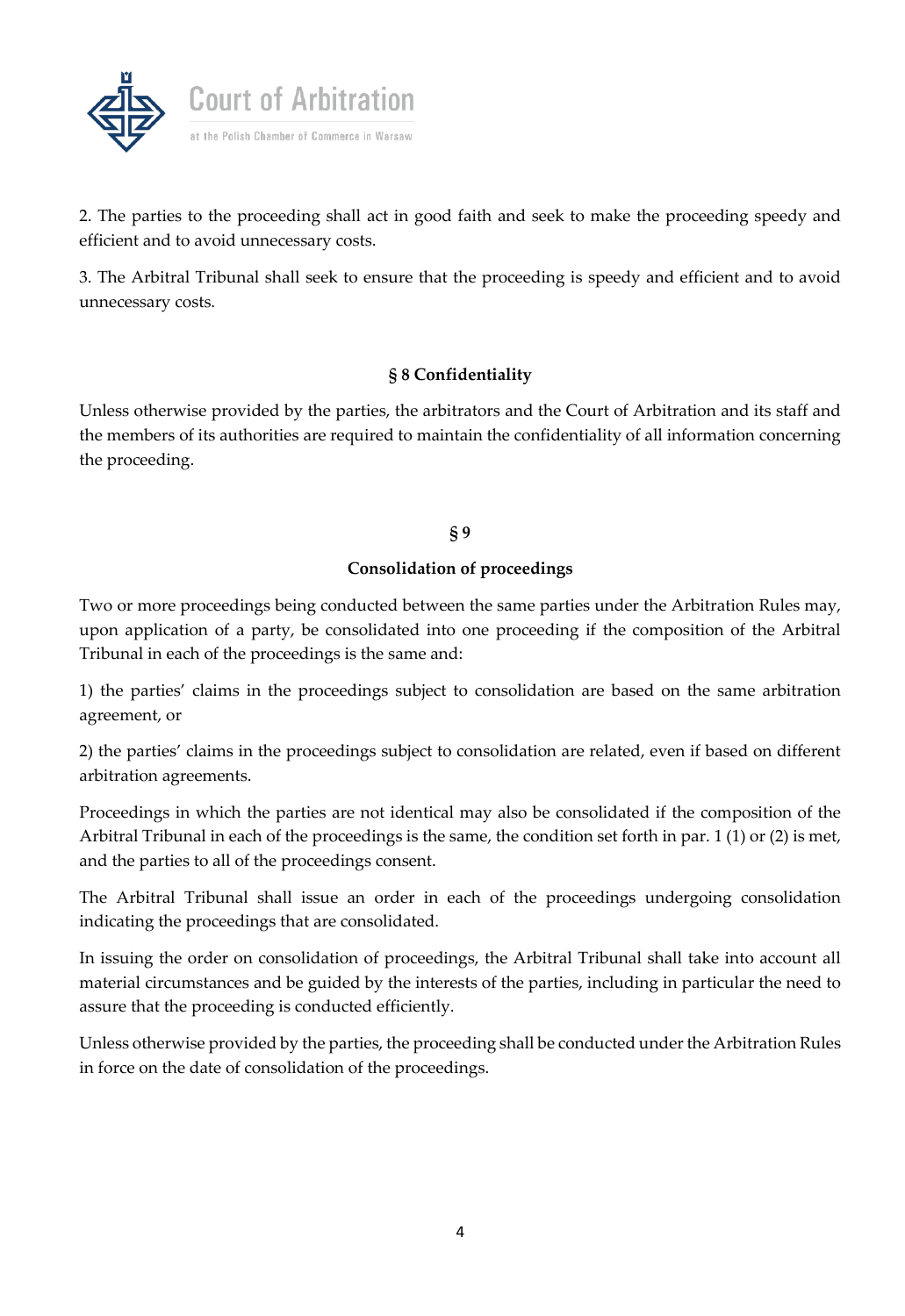

# **§ 10 Joinder of additional party**

1. If on the basis of the arbitration agreement a third party may pursue claims against a party or parties to

a proceeding conducted under the Arbitration Rules, or if a party to the proceeding may pursue claims against

a third party, the Arbitral Tribunal may, upon application of a party and upon consent of the opposing party, or upon application of the third party and upon consent of the parties, order that the third party be admitted to participate in the pending proceeding as a party.

2. The Director General shall serve the party's application to admit a third party to participate in the proceeding on the third party, specifying an appropriate period of no less than 14 days for notification in writing whether it wishes to join the proceeding as a party.

3. A third party's joining the proceeding is deemed to mean its consent to the composition of the Arbitral Tribunal.

4. The Arbitral Tribunal shall specify an appropriate period for a third party pursuing claims against a party or a party pursuing claims against the third party to file a statement of claim. § 25, § 26 and § 27 of the Arbitration Rules shall apply as relevant.

5. If the arbitration fee and registration fee are not paid within the specified period, the third party shall not be admitted to participate in the proceeding.

# **§ 11 Service**

1. A written communication to the Court of Arbitration or to a party to the proceeding shall be served in person, against acknowledgement of receipt, or dispatched by certified post, courier post or other method enabling documentation of dispatch.

2. A written communication is deemed served if delivered to the addressee personally or delivered to the addressee's registered office, place of habitual abode, or postal address indicated by the addressee.

3. If the addressee is a business or other entity entered in a court register or other public register, a written communication is also deemed to be served if it reaches the address indicated in the register, unless the party provided another address for service.

4. If none of the places mentioned in the foregoing paragraphs can be determined, a written communication is deemed to be served if it reached the last known address of the registered office or the last known place of habitual abode of the addressee.

5. If a party has appointed an attorney or an attorney for service, written communications to the party shall be served on the attorney. An attorney for more than one person shall be served one copy of the written communication and enclosures. If a party has appointed more than one attorney, service is made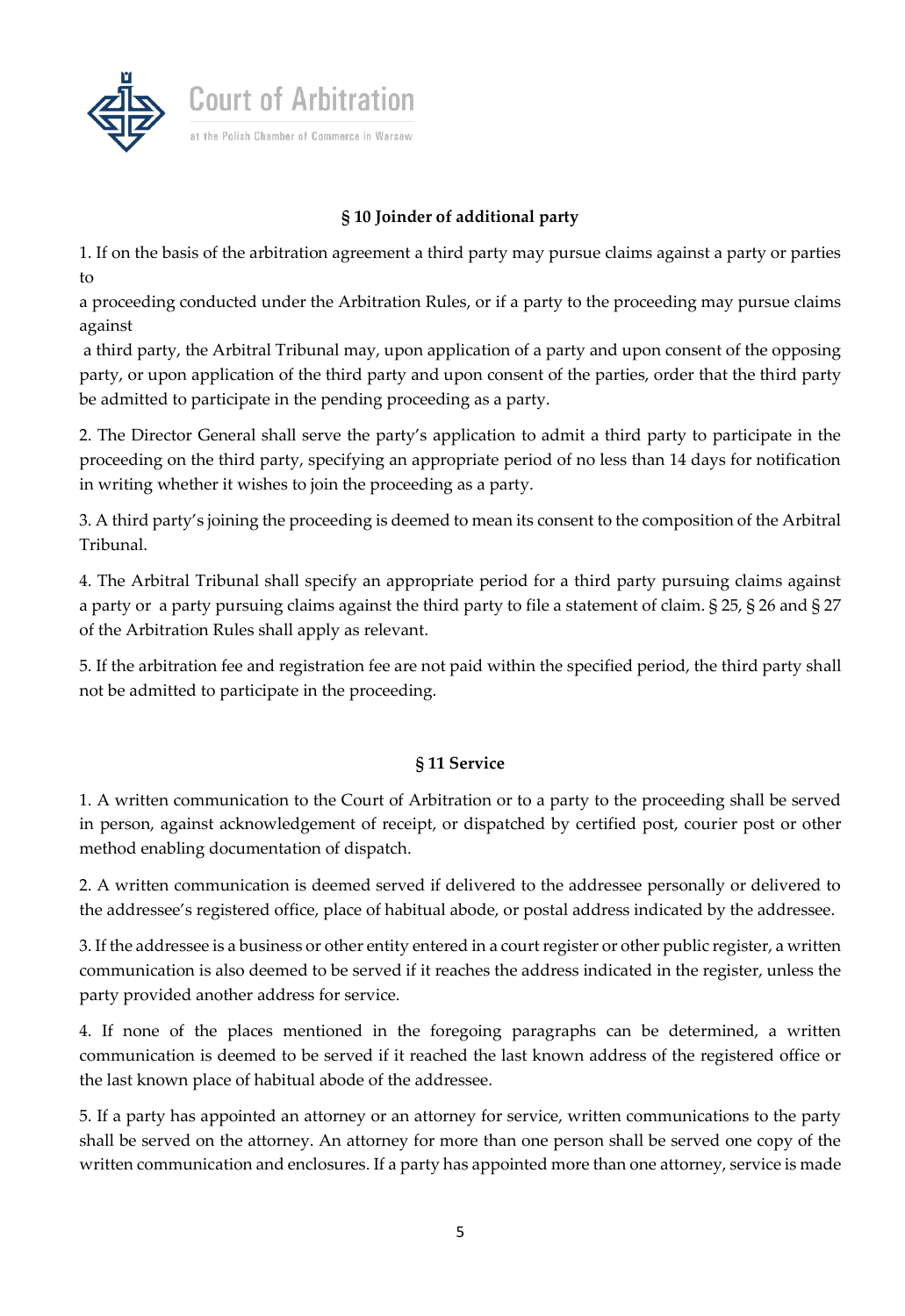

on only one attorney. The party may indicate the attorney on whom a written communication shall be served.

6. During the course of the proceeding, a party shall file a written communication with the Court of Arbitration with copies for the arbitrators and shall serve a copy of the written communication with enclosures directly on the opposing party. In the written communication the party shall confirm service thereof or mailing to the opposing party in the manner indicated in par. 1.

7. The Arbitral Tribunal may order service of written communications during the course of the proceeding in some other way. More specifically, the Arbitral Tribunal may order that written communications be served additionally, or at the consent of the parties exclusively, by email. Service using telecommunications such as email or fax may be made only to the address indicated for such service.

8. The parties and their representatives are required to notify the Court of Arbitration of any change of address.

If this obligation is neglected, a written communication dispatched in the manner specified in par. 1 and to the last known address shall be deemed served.

9. A written communication shall be deemed served on the date it is received by the addressee, or if the addressee refuses receipt of the written communication, on the date of the refusal. If the addressee failed to collect a written communication dispatched by certified post or courier post, the written communication is deemed served on the last day when the addressee could have collected it.

10. A written communication transmitted by email or other means of telecommunications is deemed served on the date of transmission, unless it did not reach the addressee.

# **§ 12 Calculation of periods under the Arbitration Rules**

1. The deadline for submitting a written communication is met if the written communication is served on the addressee or dispatched to the addressee in the manner specified in § 11 before the deadline.

2. The period for a party to perform an action shall begin to run from the day following service of the written communication on the party. If however the day following service of a written communication is a state holiday or other non-working day, the period begins to run on the first business day following that date. If the last day of the period is a state holiday or other non-working day, the period ends on the first business day following that date.

# **§ 13 Language of proceeding**

1. The parties may agree on the language of the proceeding. Unless otherwise agreed, the language of the proceeding shall be Polish.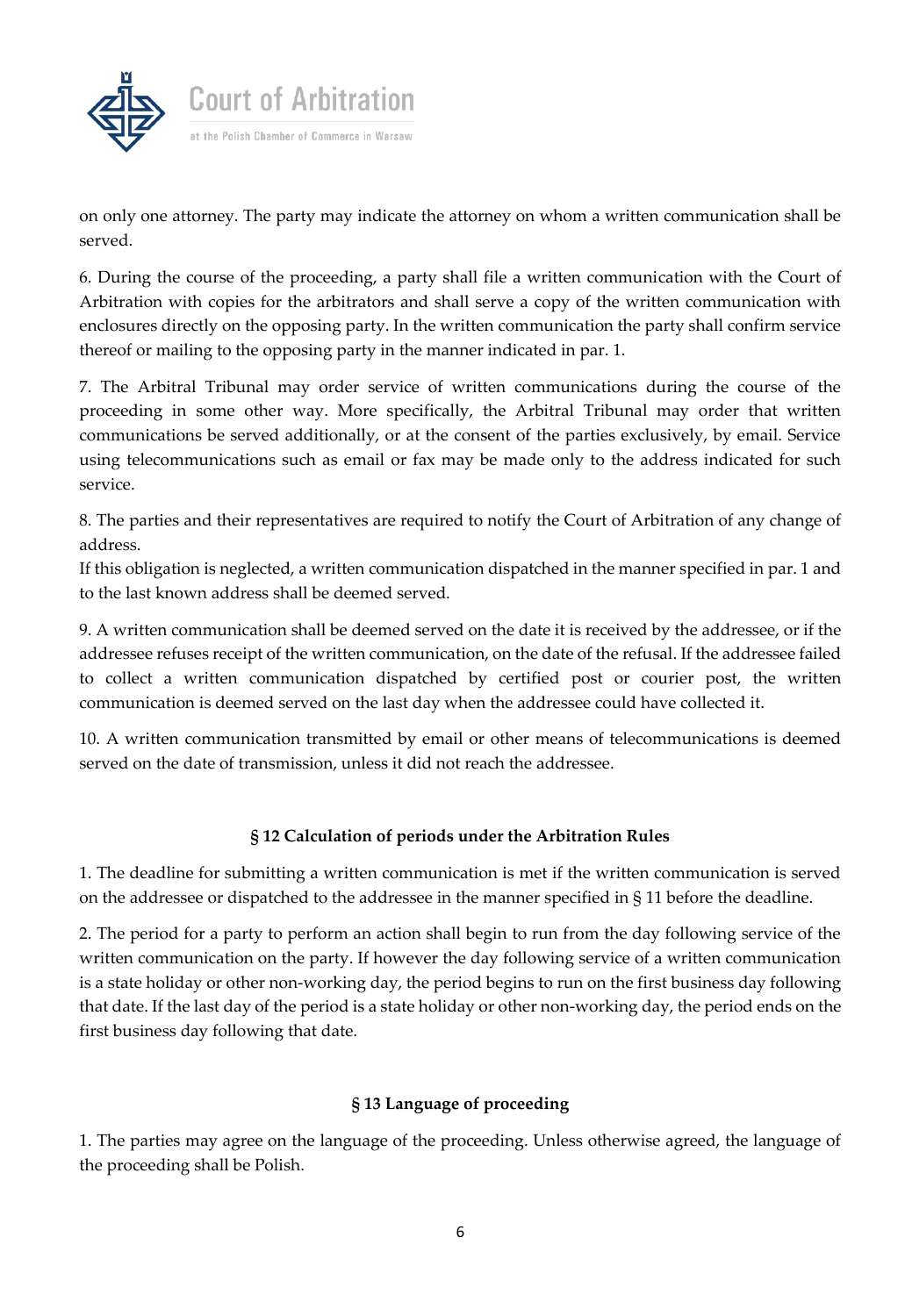

2. Taking into consideration the positions of the parties and the circumstances of the case, particularly the language of the parties' agreement and other documents which are evidence in the case, and the language of witnesses, experts and the parties, the Arbitral Tribunal may decide that another language will be the language of the proceeding for specific activities.

### **§ 14 Place of arbitration**

1. Unless otherwise agreed, the place of arbitration shall be Warsaw.

2. After seeking the opinions of the parties, the Arbitral Tribunal may order that specific activities be conducted at a place other than the place of arbitration.

# **Chapter III**

### **Arbitrators**

# **§ 15 Qualifications of arbitrator**

1. By accepting appointment, an arbitrator undertakes to serve in accordance with the Arbitration Rules.

2. An arbitrator must be independent and impartial for the entire duration of the arbitration proceeding.

3. An arbitrator shall accept appointment by submitting a written statement to the Director General on acceptance of the appointment, the arbitrator's independence and impartiality, and availability of the time necessary to perform the duties of arbitrator. In the statement, the arbitrator shall undertake to properly perform the duties of arbitrator. The arbitrator must also disclose any circumstances which may raise doubts as to his or her independence or impartiality.

4. Failure to submit the statement referred to in par. 3 within the period specified by the Director General shall be deemed to be refusal to accept the appointment.

5. The Director General shall promptly serve copies of the written statement referred to in par. 3 on the parties and the other arbitrators.

6. The case file shall be delivered to the arbitrator promptly after he or she submits the statement referred to in par. 3.

7. If circumstances referred to in par. 3 arise or become known to an arbitrator after he or she has assumed office, the arbitrator is required to promptly disclose them in writing to the Director General, who shall promptly serve a copy of the communication on the parties and the other arbitrators.

8. In the event of refusal to accept appointment as an arbitrator, the person nominated to serve shall promptly notify the Director General in writing.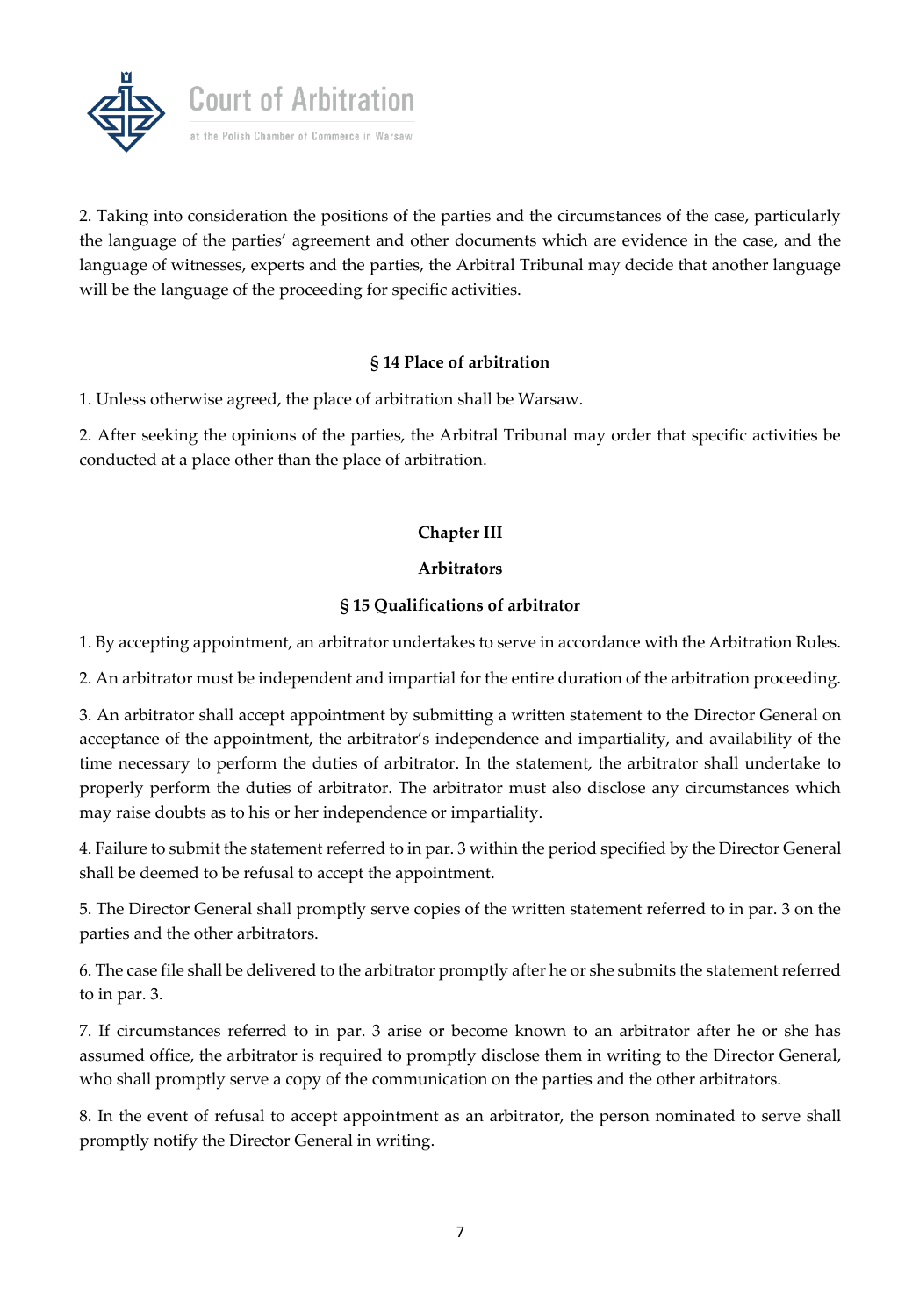

# **§ 16 List of Arbitrators**

1. The Court of Arbitration maintains the List of Arbitrators Recommended by the Court of Arbitration at the Polish Chamber of Commerce (the "**List of Arbitrators**").

2. The rules and procedure for establishment of the List of Arbitrators are specified by the Statute of the Court of Arbitration.

3. The sole arbitrator or presiding arbitrator may be appointed only from among persons included in the List of Arbitrators. However, upon mutual application of the parties or the arbitrators made within the period specified in § 19 (2) or (3), the Arbitral Council may consent to selection of a sole arbitrator or presiding arbitrator from outside the List of Arbitrators, particularly if justified by the specific nature of the dispute or the qualifications of the arbitrator.

4. A party appointing an arbitrator from outside the List of Arbitrators shall provide the arbitrator's first and last name, profession, residential address, telephone number and email address.

# **§ 17 Restrictions on serving as an arbitrator or attorney for a party**

1. The Director General, the Assistant Director General and staff of the Court of Arbitration may not serve as an arbitrator in a proceeding conducted under the Arbitration Rules. The President of the Arbitral Council and the members of the Arbitral Council may not be appointed to serve as an arbitrator under a default appointment.

2. President of the Arbitral Council, General Director, Deputy General Directors and employees of the Court of Arbitration may not act as a legal representative of a party in proceedings before the Court of Arbitration.

3. Unless otherwise provided by the parties, a person who served as a mediator in a dispute covered by the same proceeding may not serve as an arbitrator or an attorney for a party in a proceeding before the Court of Arbitration.

#### **§ 18 Number of arbitrators**

1. Subject to par. 2, disputes shall be resolved by an Arbitral Tribunal comprising three arbitrators appointed in accordance with the parties' agreement and the Arbitration Rules.

2. Disputes shall be subject to resolution by a sole arbitrator:

1) if the parties have so agreed, or

2) if the amount in dispute does not exceed PLN 40,000.00, unless the parties agreed to hearing of the dispute by an Arbitral Tribunal.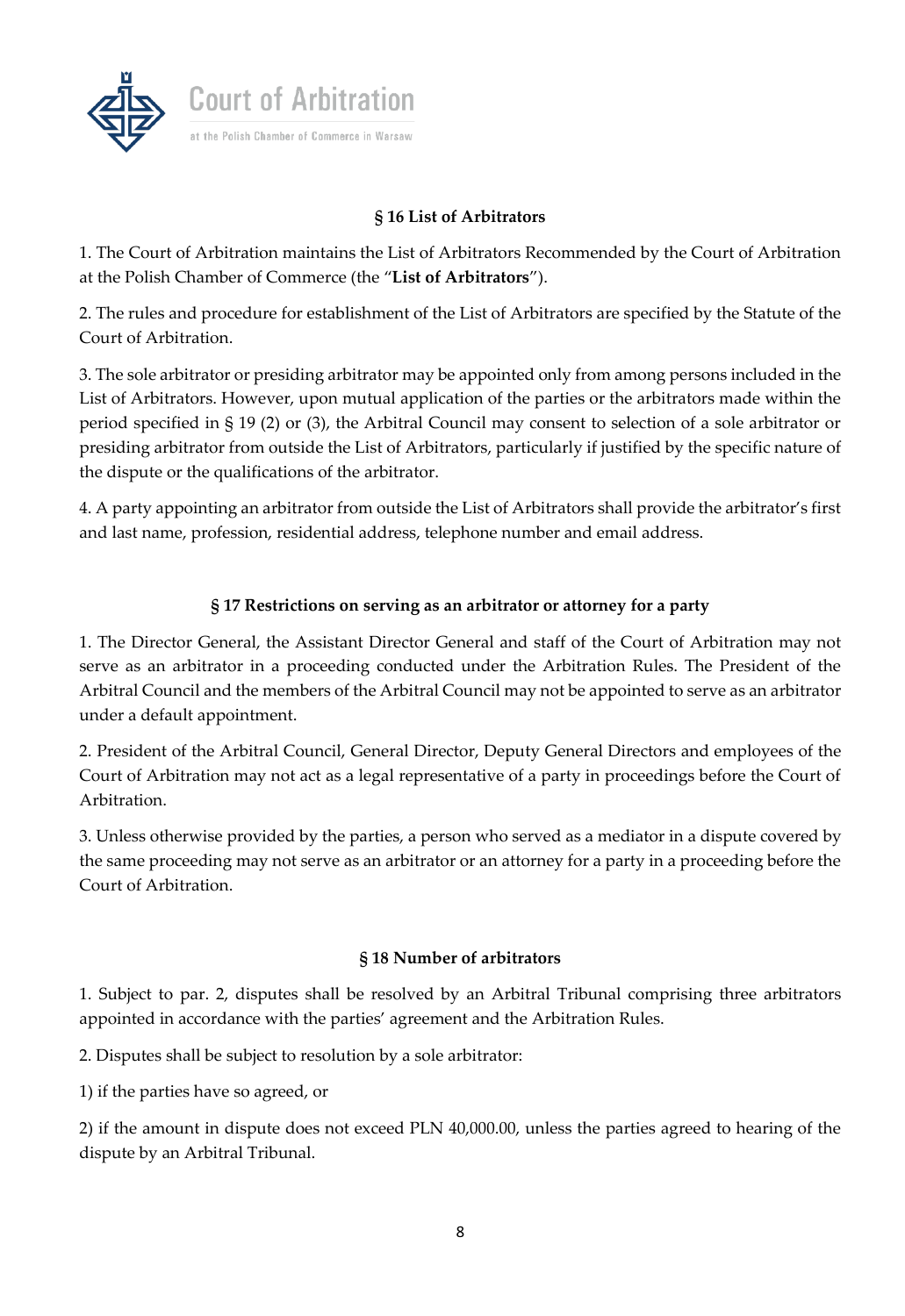

3) if the Arbitral Council so decided ex officio, provided that such decision is warranted by the circumstances of the case or on the justified motion of any of the parties.

# **§ 19 Method of appointment of arbitrators**

1. If the dispute is to be resolved by an Arbitral Tribunal comprising three arbitrators, the Director General shall send the List of Arbitrators to the parties and summon each of them to appoint one arbitrator within a specified period of no less than 14 days. When summoning the respondent to appoint an arbitrator, the Director General shall notify the

respondent of the appointment of an arbitrator by the claimant. If an arbitrator is not appointed by the party within the specified period, the arbitrator shall be appointed by the Arbitral Council pursuant to § 20.

2. The Director General shall summon the arbitrators to appoint a presiding arbitrator within 14 days. If the arbitrators do not appoint a presiding arbitrator within this period, the presiding arbitrator shall be appointed by the Arbitral Council pursuant to § 20. Upon application by the arbitrators made before the end of that period, the Director General may for valid cause extend the period by no more than 14 days. If a party challenges an arbitrator prior to appointment of the presiding arbitrator, the period for appointment of the presiding arbitrator shall begin to run anew from notification of the arbitrators of denial of the challenge of the arbitrator.

3. If the dispute is to be resolved by a sole arbitrator, the Director General shall summon the parties to agree on and appoint an arbitrator within 14 days. If the parties do not appoint an arbitrator within this period, the arbitrator shall be appointed by the Arbitral Council pursuant to § 20.

4. If the parties have agreed that an arbitrator or presiding arbitrator is to be appointed by a third party, but the third party does not make an appointment within the period specified by the parties or the parties did not specify a period, the Director General shall summon the person to make the appointment within a period of no less than 14 days from the summons. If the arbitrator or presiding arbitrator is not appointed within this period, the arbitrator shall be appointed by the Arbitral Council pursuant to § 20.

5. If more than one person appears on the side of the claimant or the respondent, such persons shall jointly appoint one arbitrator within the period specified in par. 1. If the arbitrator is not appointed within this period, the arbitrator shall be appointed for this side by the Arbitral Council pursuant to § 20.

6. A party may appoint a reserve arbitrator in case the arbitrator refuses to accept the appointment or his or her appointment terminates.

7. In the event of the arbitrator's refusal to accept the appointment or failure to submit the statement referred to in § 15(3), the Director General shall again summon the party, parties or arbitrators to appoint an arbitrator pursuant to par. 1. If the arbitrator was appointed through the procedure for default appointment, the arbitrator shall be appointed by the Arbitral Council.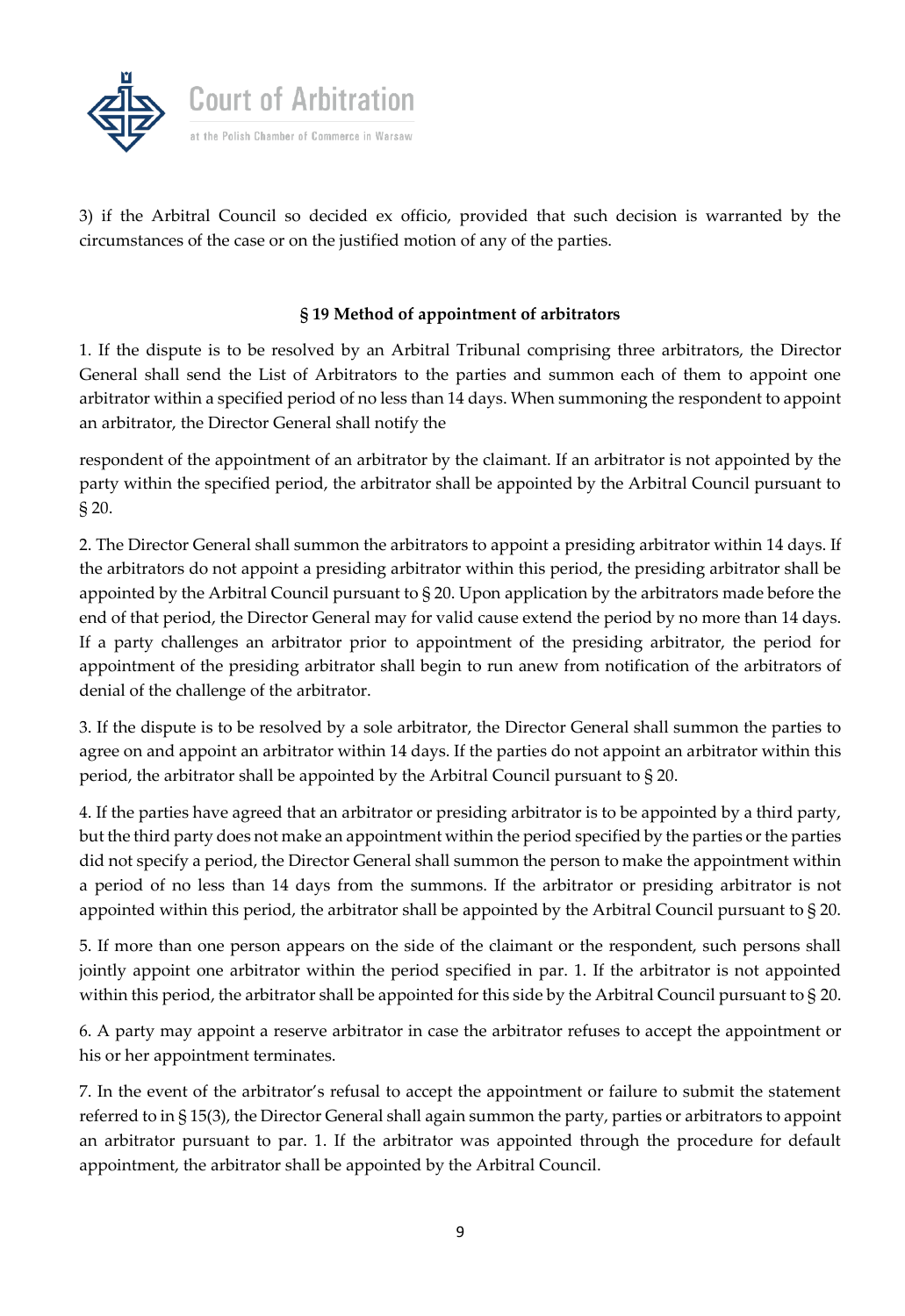

8. If an arbitrator appointed pursuant to par. 7 refuses the appointment or fails to submit the statement, the arbitrator shall be appointed by the Arbitral Council.

### **§ 20 Default appointment of arbitrators**

1. The Arbitral Council shall appoint an arbitrator in instances specified in the Arbitration Rules, pursuant to the following rules.

2. The Arbitral Council shall appoint an arbitrator from among the persons included in the List of Arbitrators. In appointing an arbitrator, the Arbitral Council shall take into account the qualifications which an arbitrator should possess under the agreement of the parties, as well as any other circumstances that may be relevant for the appointment to this function. The Arbitral Council may appoint an arbitrator from outside the List of Arbitrators, especially if it is justified by the specific nature of the dispute, the will of the parties or the qualifications of the arbitrator.

3. In appointing an arbitrator in a dispute between parties who are citizens of different countries or have their residence or registered office in different countries, the Arbitral Council shall take into consideration in particular the citizenship, residence and other connections to these countries of the person to be appointed, seeking to ensure that the presiding arbitrator or sole arbitrator is not connected with any of these countries, unless otherwise provided by the parties.

# **§ 21 Termination of arbitrator's appointment**

1. In the event of termination of an arbitrator's appointment before the arbitrator has completed performance of the function entrusted to the arbitrator, in the event of his or her death, resignation, challenge or removal by the parties or by the Arbitral Council, a new arbitrator shall be appointed using the procedure provided in § 19.

2. The Arbitral Tribunal shall decide in the form of an order on repetition of all or part of the proceeding with the participation of the new arbitrator.

3. If after completion of the admission of evidence the appointment of an arbitrator appointed by a party terminates or the arbitrator fails to perform the duties of the office, the Arbitral Council may order that the dispute be resolved by the remaining arbitrators in the Arbitral Tribunal. In issuing such order, the Arbitral Council shall consider the positions of the parties and the remaining arbitrators.

# **§ 22 Challenge of arbitrator**

1. If there are circumstances raising justified doubts as to the independence or impartiality of an arbitrator, or if the arbitrator does not have the qualifications specified in the agreement of the parties, the Arbitral Council may, upon written challenge of a party, remove the arbitrator.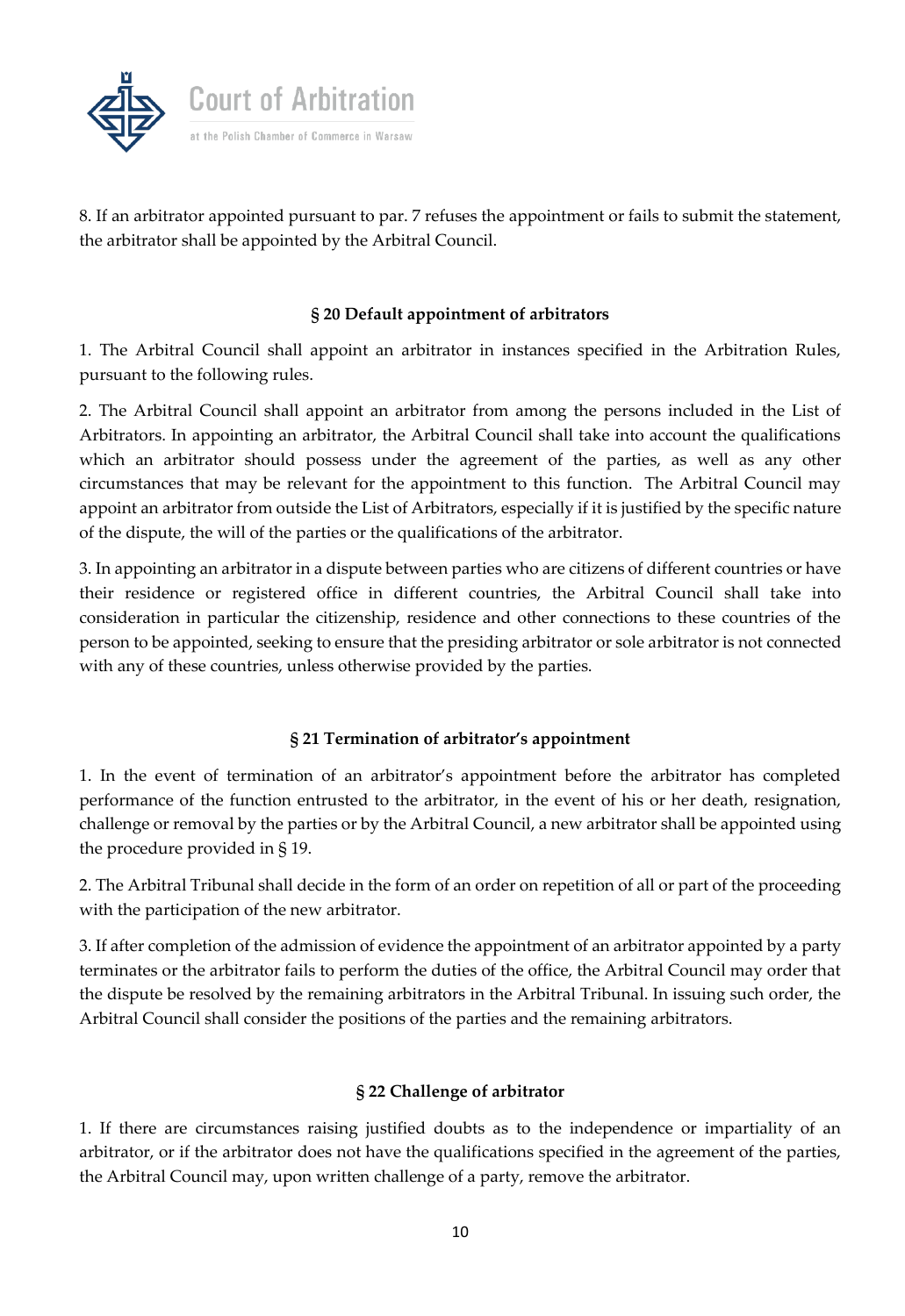

2. A party challenging an arbitrator shall file a written challenge with the Arbitral Council, via the Director General, stating the circumstances justifying the challenge (the grounds for challenge), together with copies for the other party and the arbitrators.

3. A party may challenge an arbitrator within 14 days after learning of the grounds for challenge. After this period has passed, the party shall be deemed to have waived its right to challenge the arbitrator on this basis.

4. A party may challenge an arbitrator whom the party itself appointed or participated in appointing only on grounds which it learned of after appointment of the arbitrator.

5. The Director General shall forward a copy of the challenge of an arbitrator to the other party and to the arbitrator in question so that they may respond to the challenge within a specified period of no more than 14 days.

6. If the chair of the Arbitral Council deems it helpful, the other arbitrators may be permitted to take a position on the challenge.

7. If the challenge concerns more than one arbitrator, the Arbitral Council shall issue a separate order with respect to each arbitrator.

8. Filing of a challenge of an arbitrator shall not affect the course of the proceeding unless the Arbitral Tribunal orders otherwise.

# **§ 23 Resignation and removal of arbitrator**

1. An arbitrator may resign at any time by filing a written statement with the Director General providing the reasons for resignation.

2. The parties may remove any of the arbitrators at any time by submitting a mutual statement in writing to the Director General.

3. Any party may apply to the Arbitral Council, via the Director General, to remove an arbitrator who is not properly performing his or her duties, and in particular when it is obvious that the arbitrator will not perform actions within the appropriate time or is delayed in performing them without valid cause. § 22(5) shall apply as relevant.

4. If arbitrators appointed by the same party resign or are removed by the parties or the Arbitral Council twice, the other party may, within 7 days after learning of the resignation or removal of the arbitrator, demand default appointment of the arbitrator by the Arbitral Council. This provision shall apply as well to a subsequent resignation or removal of the arbitrator.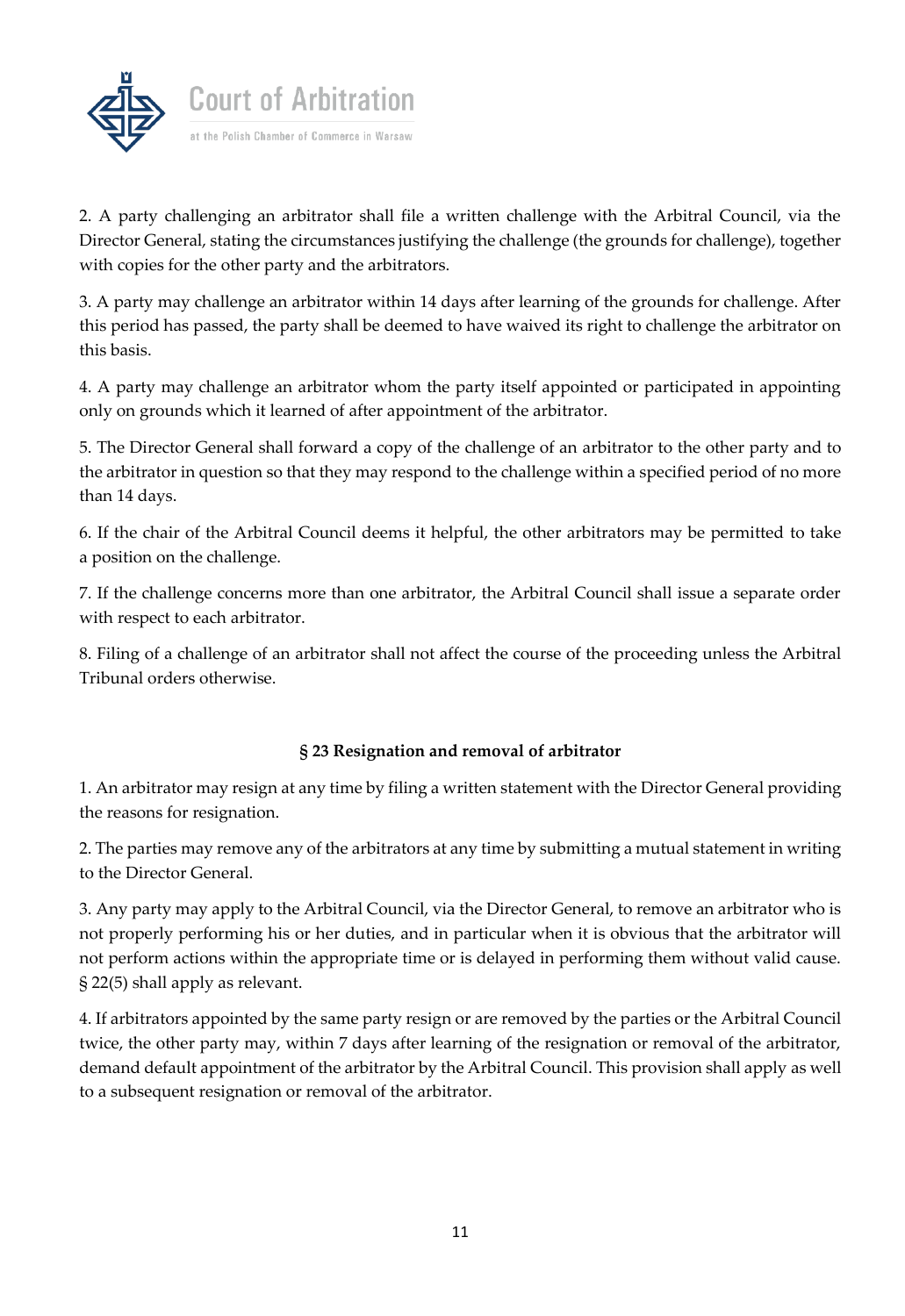

# **Chapter IV**

# **Proceeding**

### **§ 24 Commencement of proceeding**

An arbitration proceeding shall be commenced by filing of a statement of claim or a request for arbitration with the Court of Arbitration.

### **§ 25 Statement of claim**

1. The statement of claim shall contain:

1) identification of the parties to the proceeding, with their addresses and their email addresses and telephone numbers;

2) an indication of the arbitration agreement or an application referred to in  $\S 3(1)(2)$ ;

3) an indication of the amount in dispute;

4) a precise statement of the relief demanded together with justification therefor and an indication of the evidence in support of factual allegations;

2. The statement of claim may also indicate the arbitrator appointed by the claimant.

3. The following shall be enclosed with the statement of claim:

1) a copy of the arbitration agreement or other document justifying the jurisdiction of an Arbitral Tribunal appointed in accordance with the Arbitration Rules;

2) in the case of appointment of an attorney, the original or a copy of the power of attorney and the first and last name, address, telephone number and email address of the attorney;

3) the evidence, particularly documentary evidence, unless the nature of the evidence prohibits enclosure of the evidence;

4) copies of the statement of claim and enclosures for each of the arbitrators, the respondent, and the Court of Arbitration;

5) confirmation of payment of the registration fee, as set out in the Tariff of Fees applicable on the day the statement of claim is filed.

4. A statement of claim that is not accompanied by confirmation of payment of the registration fee shall be returned.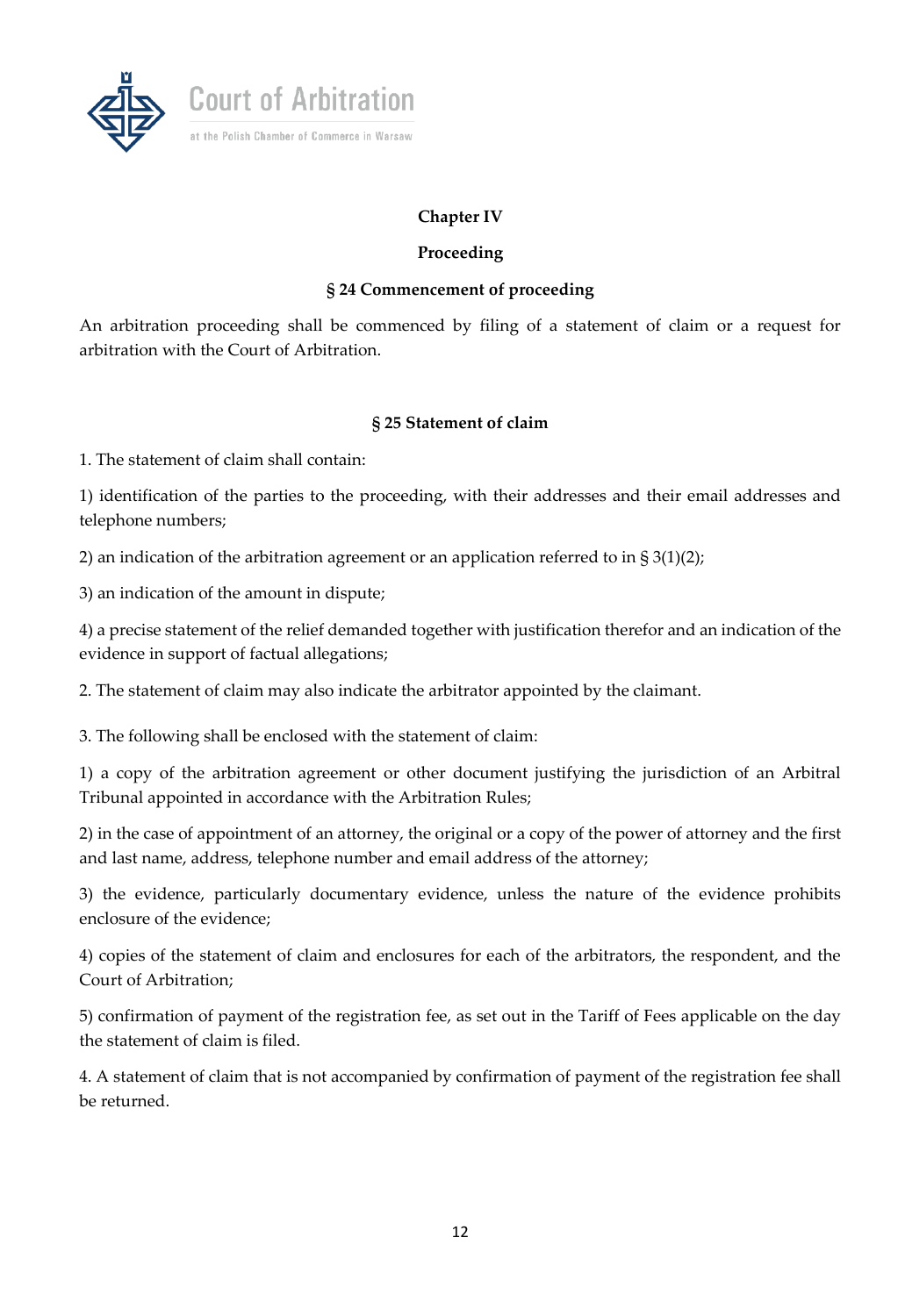

# **§ 26 Payment and curing deficiencies in statement of claim**

1. After a statement of claim is received, the Director General shall summon the claimant, within a specified period of no less than 14 days, to pay the arbitration fee determined according to the Tariff of Fees in force on the date of filing of the statement of claim.

2. If the statement of claim does not meet the requirements set forth in § 25 (1) and (3) points 1-4, the Director General shall summon the claimant to cure the deficiencies within a specified period of no less than 14 days.

3. If the deficiencies in the statement of claim are not cured or arbitration fee are not paid in full within the specified period, the statement of claim shall be returned. The returned statement of claim shall not exert any legal effects.

4. If an arbitrator is not appointed in the statement of claim even though the claimant is entitled to do so, the Director General shall summon the claimant to appoint an arbitrator pursuant to § 19.

5. If the statement of claim raises doubts whether an Arbitral Tribunal appointed in accordance with the Arbitration Rules will have jurisdiction to resolve the dispute, the Director General shall, prior to summoning the claimant to cure any deficiencies in the statement of claim and to pay the arbitration fee, and without ruling on the existence, validity, effectiveness or enforceability of the arbitration agreement, promptly draw this to the attention of the claimant, summoning it to take a position in writing within a specified period of no more than 14 days. If the claimant maintains its demand that the dispute be heard by an Arbitral Tribunal appointed in accordance with the Arbitration Rules, or if the deadline is not met, the Director General shall summon the claimant to cure the deficiencies in the statement of claim pursuant to par. 2 or pay arbitration fee pursuant to par. 1.

6. If the Arbitral Tribunal finds that the amount in dispute indicated by the claimant is lower than the actual amount, it may establish the actual amount in dispute. In such situation, the Director General shall summon the claimant to supplement the fees by paying the difference in the fees calculated on the amount in dispute determined by the Arbitral Tribunal and the fees paid by the claimant. Par. 1 and 3 shall apply as relevant.

#### **§ 27**

#### **Statement of defence**

1. If the statement of claim meets the requirements set forth in § 25 (1) and (3) and was duly paid for, the Director General shall promptly serve a copy of the statement of claim together with the Arbitration Rules on the respondent, summoning it to file a statement of defence within a specified period of no more than 30 days. In a justified case the Director General may, upon application of the respondent filed before the end of such period, extend the period for filing of a statement of defence.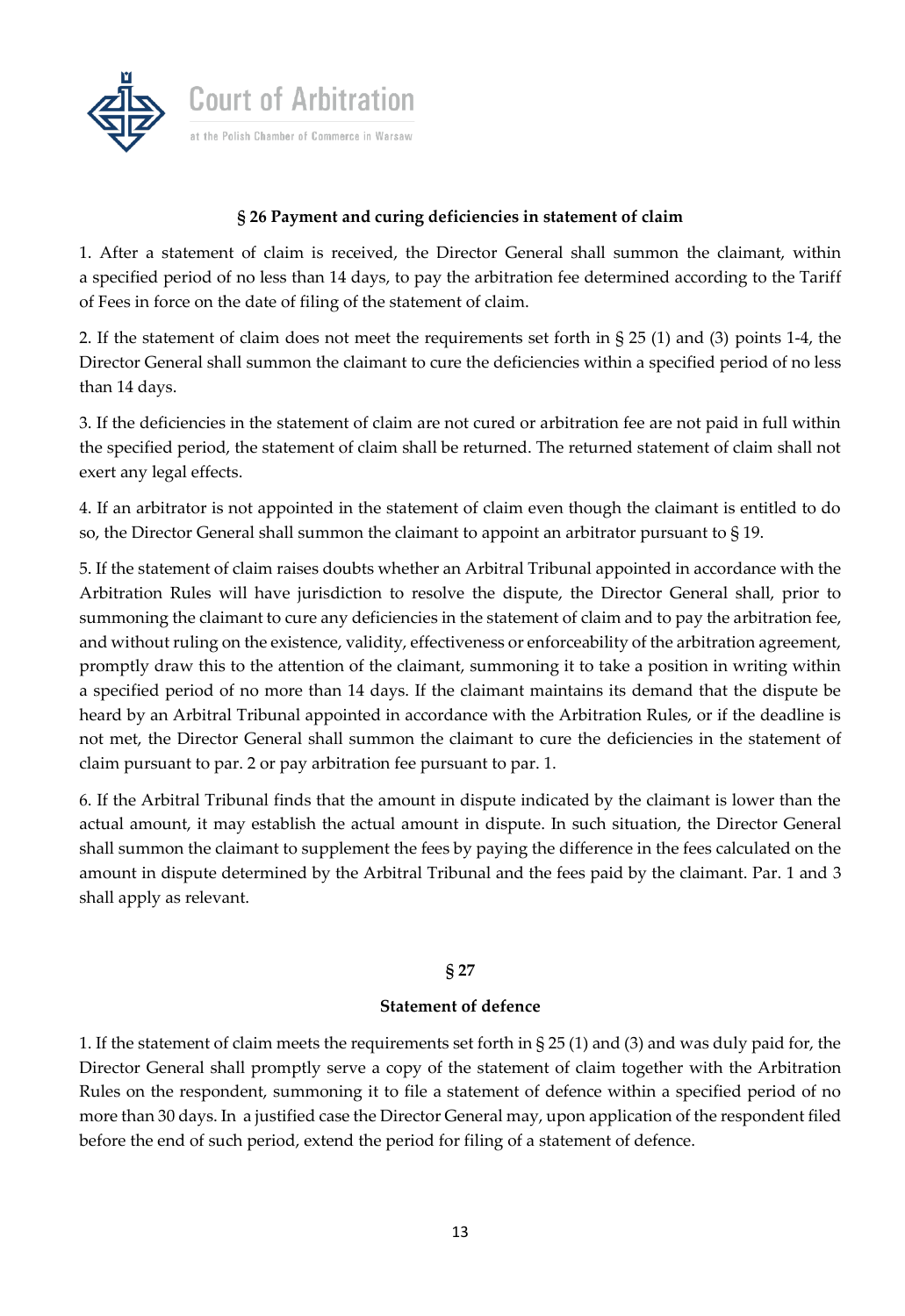

2. When serving a copy of the statement of claim on the respondent, the Director General shall summon it to appoint an arbitrator in accordance with the Arbitration Rules, unless the respondent is not entitled to do so.

3. The statement of defence shall contain:

1) identification of the parties to the proceeding, with their addresses and their email addresses and telephone numbers;

2) the respondent's position on the jurisdiction of an Arbitral Tribunal appointed pursuant to the Arbitration Rules, and more specifically an objection of the lack of an agreement to arbitrate under the Arbitration Rules, if the respondent asserts such objection; and

3) the respondent's position with respect to the relief demanded by the claimant together with justification therefore and an indication of the evidence in support of factual allegations.

4. The statement of defence shall also indicate the arbitrator appointed by the respondent, if the respondent is entitled to do so.

5. The following shall be enclosed with the statement of defence:

1) in the case of appointment of an attorney, the original or a copy of the power of attorney and the first and last name, address, telephone number and email address of the attorney;

2) the evidence, particularly documentary evidence, unless the nature of the evidence prohibits enclosure of the evidence; and

3) copies of the statement of defence and enclosures for each of the arbitrators and for the Court of Arbitration.

6. The lack of a statement of defence shall not stay the proceeding.

#### **§ 28 Request for arbitration and response to request for arbitration**

1. An arbitration proceeding may also be commenced by filing of a request for arbitration with the Court of Arbitration.

2. The request for arbitration shall contain:

1) identification of the parties to the proceeding, with their addresses and their email addresses and telephone numbers;

2) an indication of the agreement to arbitrate under the Arbitration Rules or an application referred to in § 3(1)(2);

3) a summary of the subject of the dispute; and

4) an indication of the amount in dispute.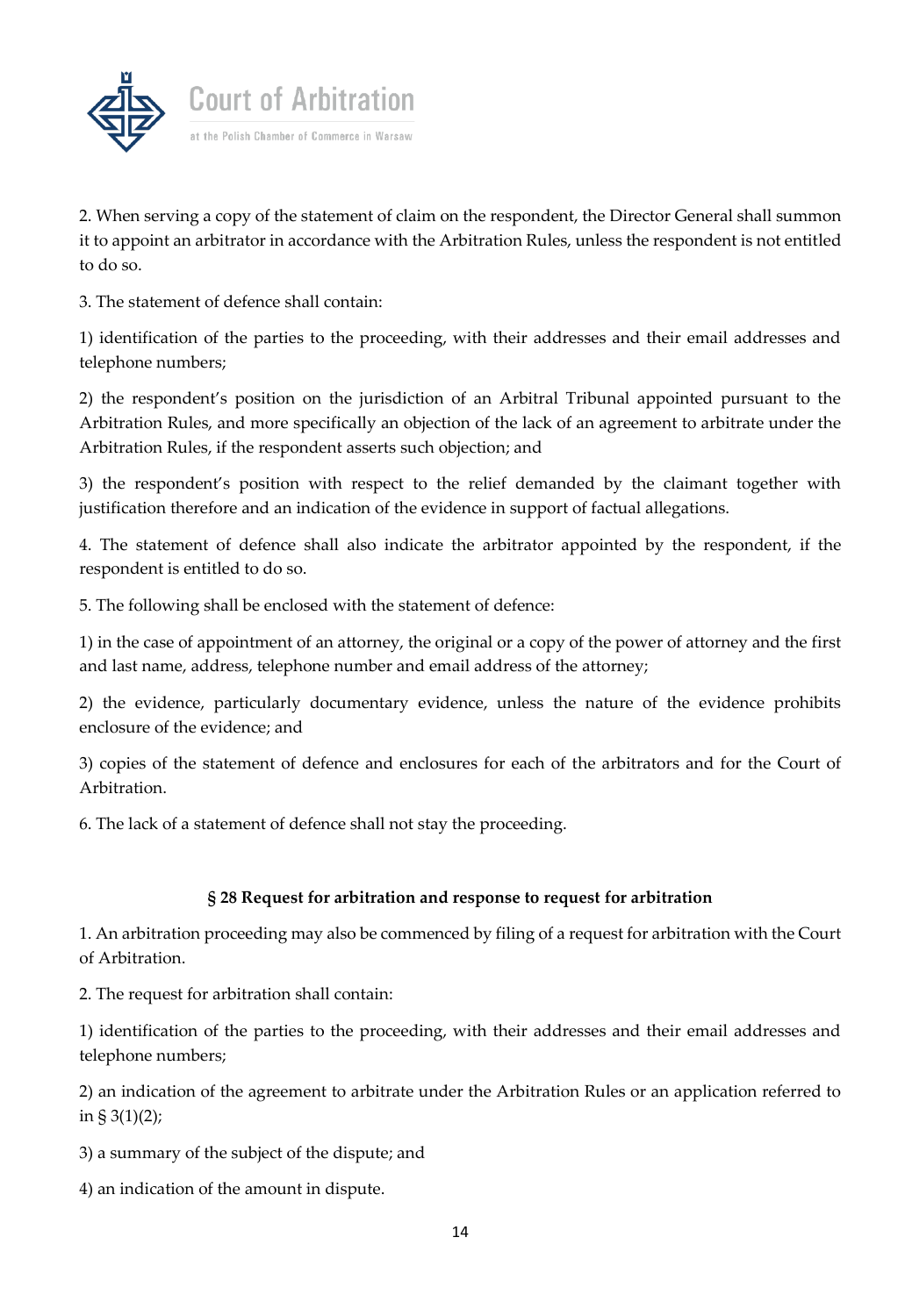

3. If the proceeding is commenced by a request for arbitration, the respondent may file a response to the request for arbitration within a period specified by the Director General of no more than 30 days.

4. The response to the request for arbitration shall contain:

1) identification of the parties to the proceeding, with their addresses and their email addresses and telephone numbers; and

2) the respondent's position.

5. If the proceeding is commenced by a request for arbitration, the Arbitral Tribunal shall establish the time for filing of the statement of claim and the statement of defence.

6. The request for arbitration is subject to the registration fee and the arbitration fee in the amounts and under the rules for a statement of claim.

7. The provisions of the Arbitration Rules concerning a statement of claim and a statement of defence shall apply as relevant to the request for arbitration and the response to the request for arbitration.

### **§ 29 Counterclaim and setoff**

1. The respondent may file a counterclaim with the statement of defence.

2. The Arbitral Tribunal may also permit filing of a counterclaim at a later time or consider a counterclaim asserted after the period specified in par. 1 if it would not excessively prolong the proceeding.

3. The provisions of the Arbitration Rules concerning a statement of claim shall apply as relevant to a counterclaim.

4. The respondent may assert the defence of setoff. However, the Arbitral Tribunal may refuse to consider a defence of setoff asserted later than at the first session if it would excessively prolong the proceeding, unless the respondent could not assert the defence earlier. The defence of setoff is subject to the fee specified in the Tariff of Fees.

#### **§ 30 Interim relief to secure claim or evidence**

1. Upon application of a party which has substantiated its claim and legal interest, the Arbitral Tribunal may order such interim relief as it deems proper to secure the claim in light of the subject of the dispute.

2. Upon application of a party, the Arbitral Tribunal may order interim relief to secure evidence if necessary under the circumstances of the case.

3. An order on interim relief to secure a claim or evidence shall be issued after enabling the opposing party to take a position.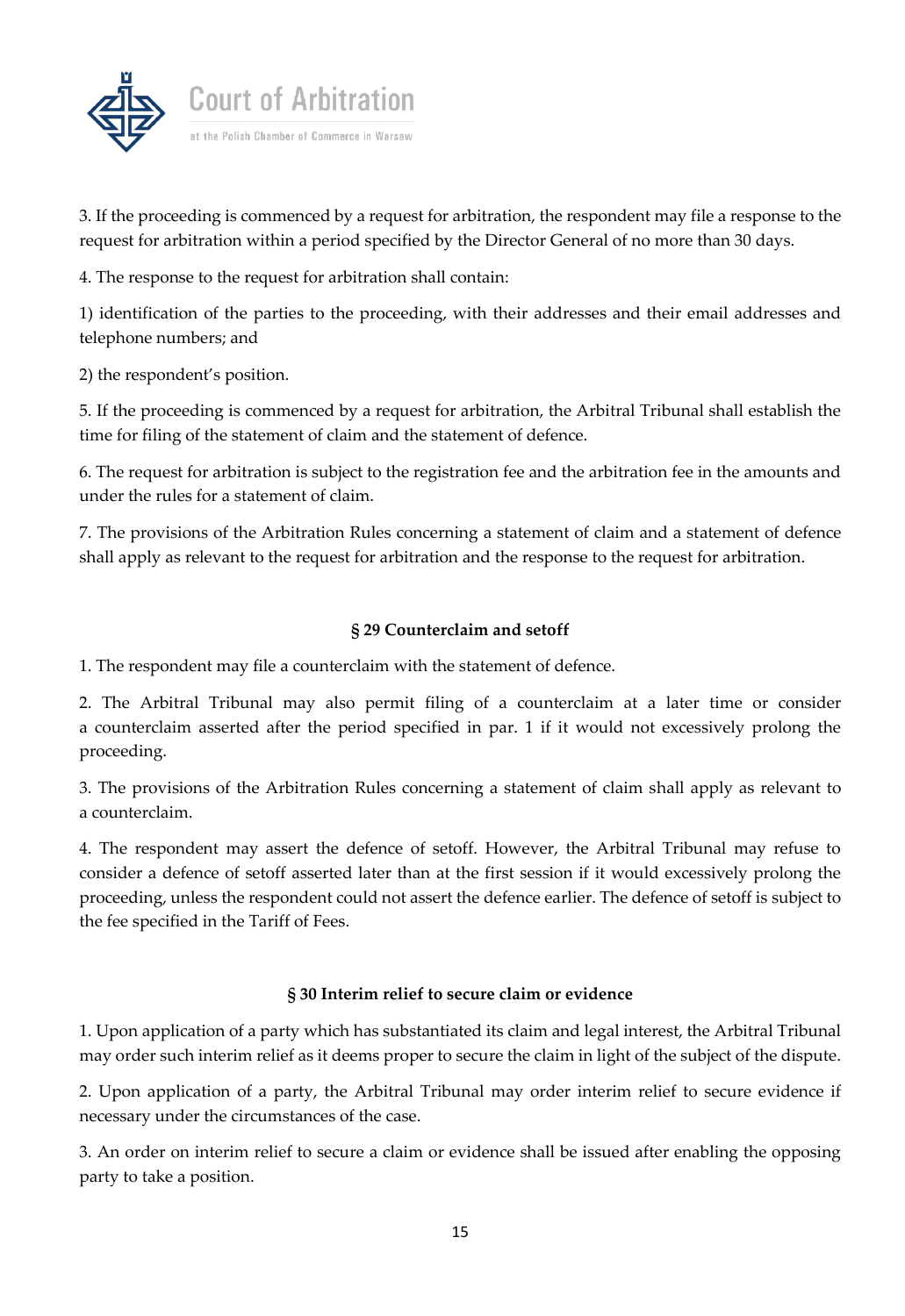

4. Upon application of a party, an order on interim relief may be amended or vacated as appropriate to the circumstances.

### **§ 31 Schedule of proceeding**

1. As quickly as possible, after seeking the opinions of the parties, the Arbitral Tribunal shall establish a schedule for the proceeding by issuing an order in this respect. The schedule for the proceeding may, in particular, specify the order and the dates for written submissions, the dates for submission and admission of evidence, the dates of hearings, and the anticipated date for issuance of a ruling concluding the proceeding. The order may also specify particular rules of procedure, including more specifically the manner and dates for preparation and presentation of written witness statements and opinions of experts. The Arbitral Tribunal may decide not to establish a schedule if it determines that it is unnecessary to do so in light of the nature of the dispute.

2. The Arbitral Tribunal may order an organizational session to discuss issues with the parties which may be included in the schedule of the proceeding, as well as other issues concerning the proceeding. An organizational session may also be conducted using telecommunications.

#### **§ 32 Amendment or withdrawal of claim**

1. The claimant may extend its claim until the closing of the hearing, unless the Arbitral Tribunal finds that extension of the claim would excessively prolong the proceeding.

2. The claimant may withdraw its statement of claim at any time, unless the respondent objects and the Arbitral Tribunal finds that the respondent has a justified interest in a final resolution of the dispute.

3. Refusal to permit extension or withdrawal of the claim shall require an order by the Arbitral Tribunal.

4. Extension of the claim is subject to a fee pursuant to the Tariff of Fees. § 26 (1) and (3) shall apply as relevant.

#### **§ 33 Evidence**

1. A party bears the burden of indicating evidence to prove facts from which it derives legal consequences.

2. The Arbitral Tribunal shall rule on the evidentiary applications of the parties. Refusal to admit evidence indicated by a party shall require issuance of an order. Depending on the circumstances, the Arbitral Tribunal may amend its order in this respect.

3. The Arbitral Tribunal may specify a period for assertion of evidence after which the parties' applications to admit evidence will not be considered.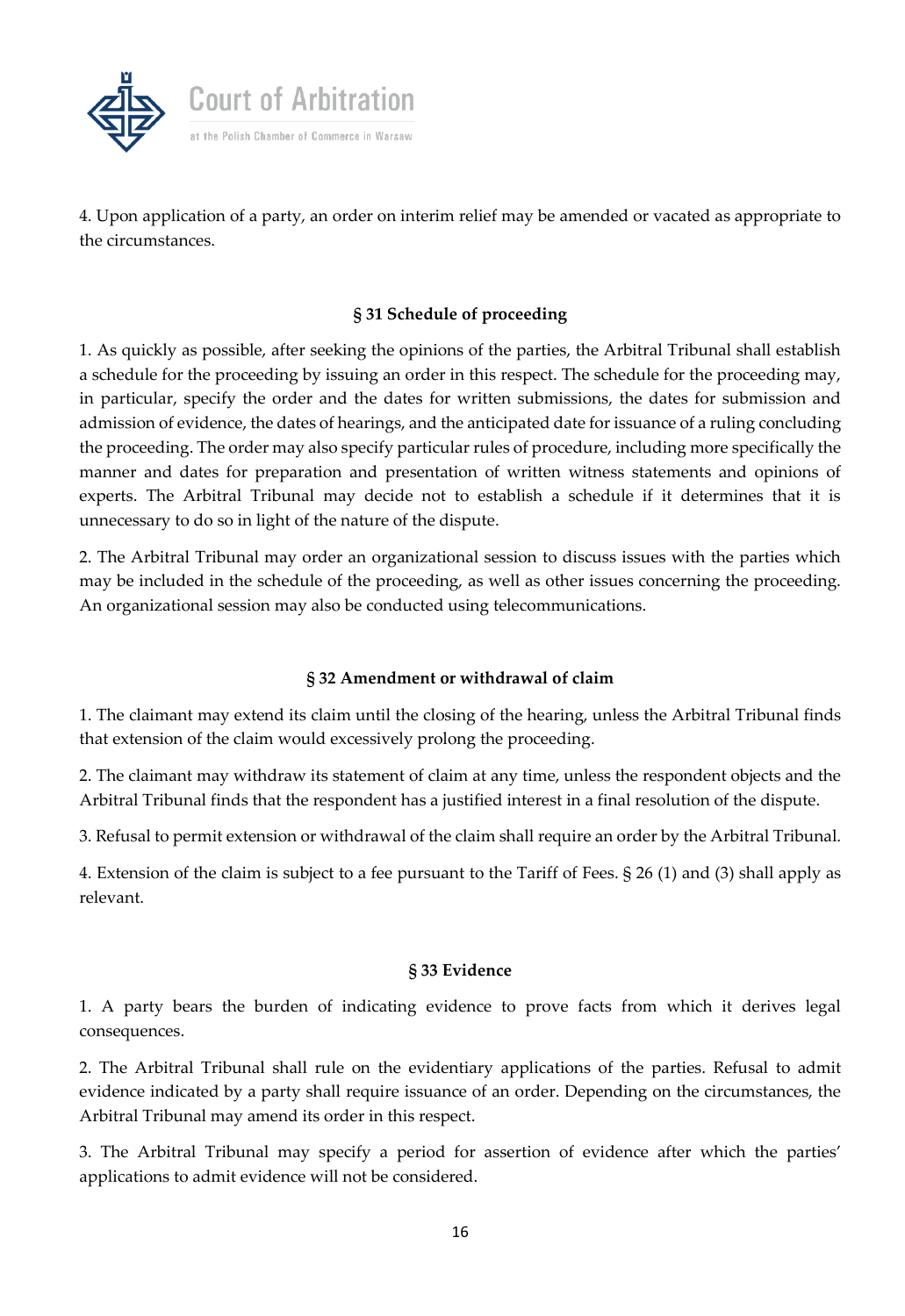

4. Upon application of a party, the Arbitral Tribunal may require the opposing party to present a document or other form of evidence which is in its possession.

5. The Arbitral Tribunal may admit evidence from documents, witnesses, expert opinions and other evidence indicated by the parties which it deems relevant for clarification of the case.

6. The Arbitral Tribunal shall assess the credibility and weight of the evidence in its own judgment, on the basis of a thorough consideration of the collected material. The Arbitral Tribunal shall also assess on this basis the significance to be ascribed to a party's refusal to present evidence or obstacles a party raises to taking evidence.

7. If there is a need to take evidence away from the place of arbitration, the Arbitral Tribunal may entrust this task to one of the arbitrators. The parties and their attorneys shall have the right to participate in taking of evidence by the designated arbitrator.

8. The Arbitral Tribunal shall decide on the method for taking evidence. More specifically, it may order that evidence from a witness be taken in two stages: first on the basis of a written statement by the witness and then by supplementary questioning at a hearing. Upon consent of the parties, the Arbitral Tribunal may take evidence from a witness solely on the basis of the witness's written statement.

9. A party shall ensure the appearance at the hearing of a person it has named to testify as a party, witness or expert.

10. Specific rules for presentation and admission of evidence may be determined by the Arbitral Tribunal in an order. In particular, the Arbitral Tribunal may specify in detail the form and manner of preparation of statements referred to in par.8, the order in which the parties will question witnesses, or the time allowed for the parties to question a witness or all of the witnesses.

11. The Arbitral Tribunal may appoint an expert or experts by commissioning them to prepare an opinion. The Arbitral Tribunal may admit evidence from an opinion commissioned by a party or parties.

12. Upon application of a party or if the Arbitral Tribunal deems it proper, after presentation of his or her opinion an expert shall participate in the hearing in order to provide clarifications and respond to questions. Other experts and witnesses may also take part in the hearing if the Arbitral Tribunal deems it proper.

# **§ 34 Hearing**

1. The Arbitral Tribunal shall consider the dispute at a hearing. Upon consent of the parties, the Arbitral Tribunal may resolve the dispute without scheduling a hearing, on the basis of the parties' allegations set forth in their written submissions and the documents or other evidence submitted by them, if it finds that the dispute is sufficiently clarified.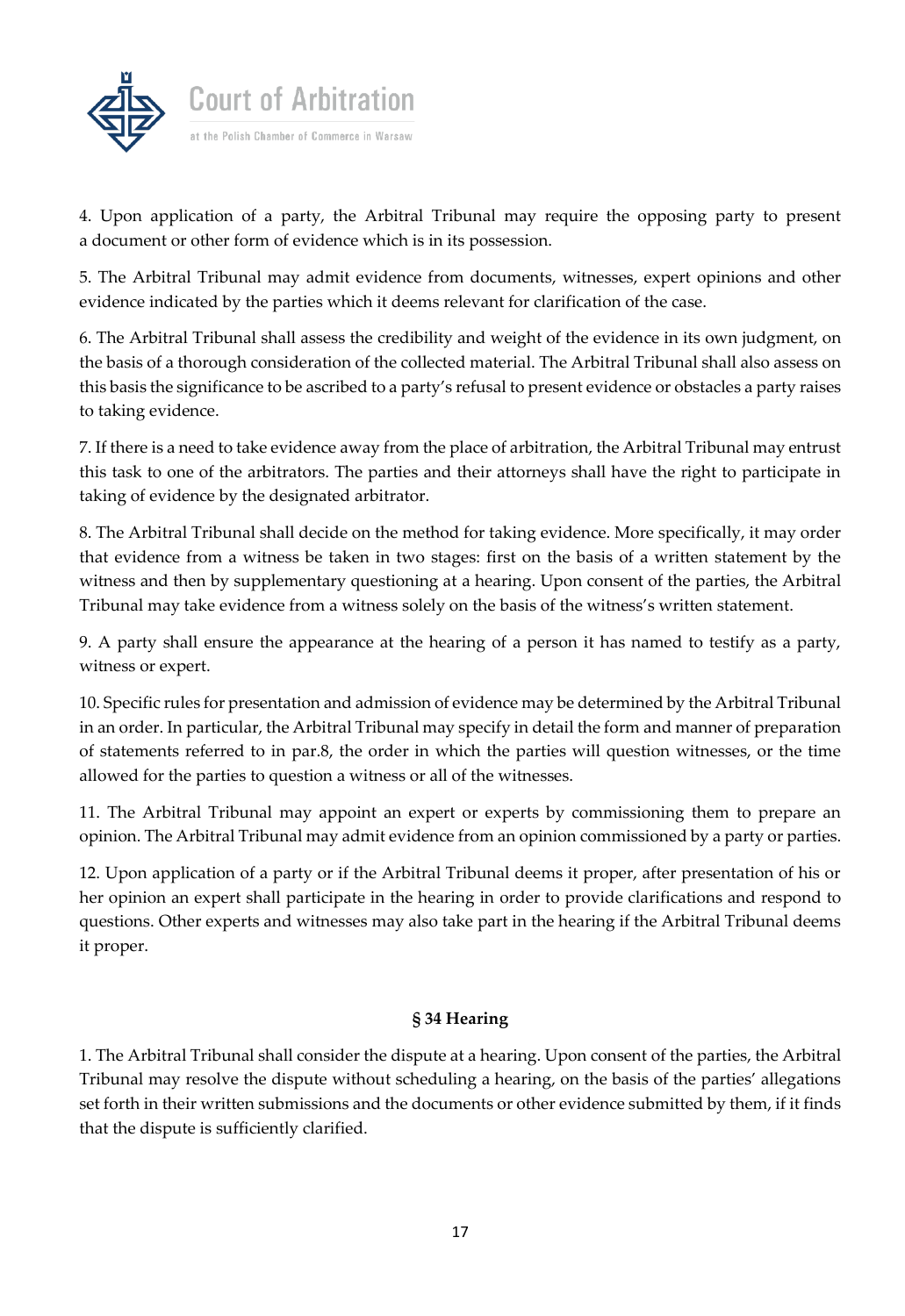

2. The hearing shall be held without the attendance of the public, but upon consent of the parties the Arbitral Tribunal may permit third parties to attend the hearing. The President of the Arbitral Council, the Director General and a member of the Arbitral Council may attend the hearing.

3. The hearing shall be held at the time provided in the schedule adopted by the Arbitral Tribunal or specified by the presiding arbitrator.

4. Before the hearing, the presiding arbitrator may issue orders to prepare for the hearing so that the dispute is resolved as quickly as possible.

5. The hearing shall be led by the presiding arbitrator.

6. Absence from a hearing by a properly notified party or its attorney shall not stay the proceeding.

### **§ 35 Record**

1. A record shall be prepared of the course of the hearing and other actions by the Arbitral Tribunal or actions performed by the arbitrator designated by the Arbitral Tribunal pursuant to § 33(7). The recording clerk shall be appointed by the Director General.

2. The record shall be signed by the presiding arbitrator and the recording clerk.

3. The course of actions for which a record is prepared may be recorded using an audio or video device, which all persons participating in the activity shall be informed of before the

device is turned on. Upon application of a party, the Court of Arbitration may provide the party a carrier containing the recording of an activity. Upon request of a party and for an additional fee provided in the Tariff of Fees, the Court of Arbitration shall provide a party with a transcript of the recording made using an audio or video recording device. After consulting with the parties, the Arbitral Tribunal may order that the course of the hearing also be recorded in some additional way.

4. Upon application of the parties or their attorneys, the Court of Arbitration shall issue them copies of the record and permit them to review the case file.

5. A party may request correction or supplementation of the record, but no later than at the next session, or in the case of the record from the session at which the hearing was closed within 14 days after service on the party of a copy of the record.

# **§ 36 Stay of proceeding**

1. The Arbitral Tribunal shall stay the proceeding upon mutual application of the parties.

2. The Arbitral Tribunal may stay the proceeding upon application of a party if the resolution of the dispute depends on the result of another pending proceeding.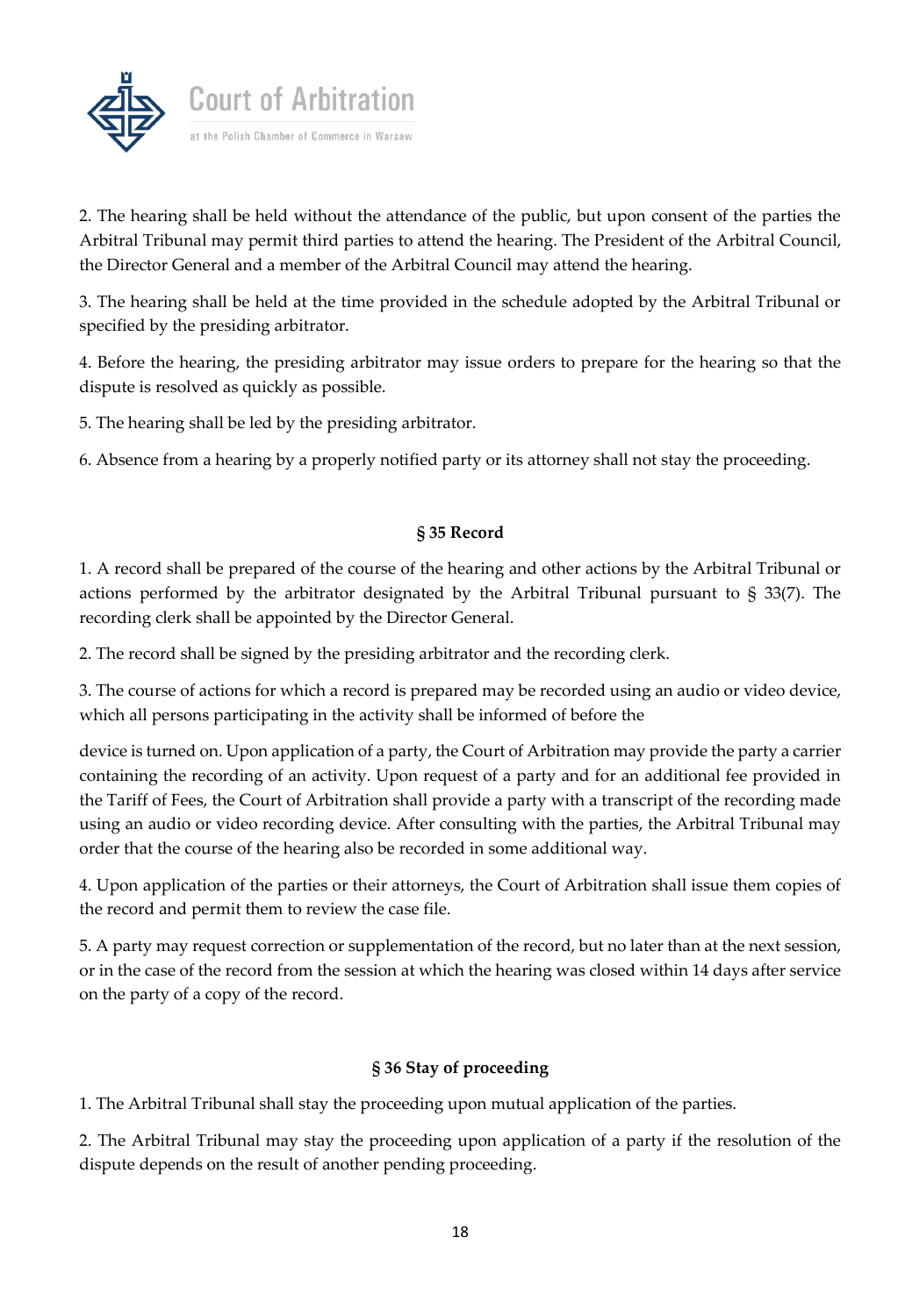

3. The Arbitral Tribunal may also stay the proceeding when there are circumstances preventing continuation of the proceeding.

4. Upon application of a party, the Arbitral Tribunal shall order resumption of a proceeding stayed at the mutual application of the parties, and in other instances when the reason for staying the proceeding has ceased.

5. An order staying the proceeding before appointment of the Arbitral Tribunal shall be issued by the President of the Arbitral Council.

# **§ 37 Closing of hearing**

1. The presiding arbitrator shall close the hearing after the evidence has been taken and the Arbitral Tribunal finds that the case has been sufficiently clarified for a resolution.

2. If the Arbitral Tribunal deems it necessary, the presiding arbitrator may reopen a closed hearing.

# **§ 38 Discontinuance of proceeding**

1. The Arbitral Tribunal shall discontinue the proceeding in instances specified in the Arbitration Rules, and also if:

1) the claimant withdraws its statement of claim, unless the respondent objects and the Arbitral Tribunal finds that the respondent has a justified interest in a final resolution of the dispute;

2) the claimant fails to file a statement of claim within the period specified by the Arbitral Tribunal pursuant to § 28(5);

3) continuation of the proceeding has become moot or impossible for other reasons; or

4) a year has passed since stay of the proceeding pursuant to § 36(1) and none of the parties has applied for resumption of the proceeding.

2. In the event of withdrawal of the statement of claim before appointment of the Arbitral Tribunal, an order discontinuing the proceeding shall be issued by the President of the Arbitral Council.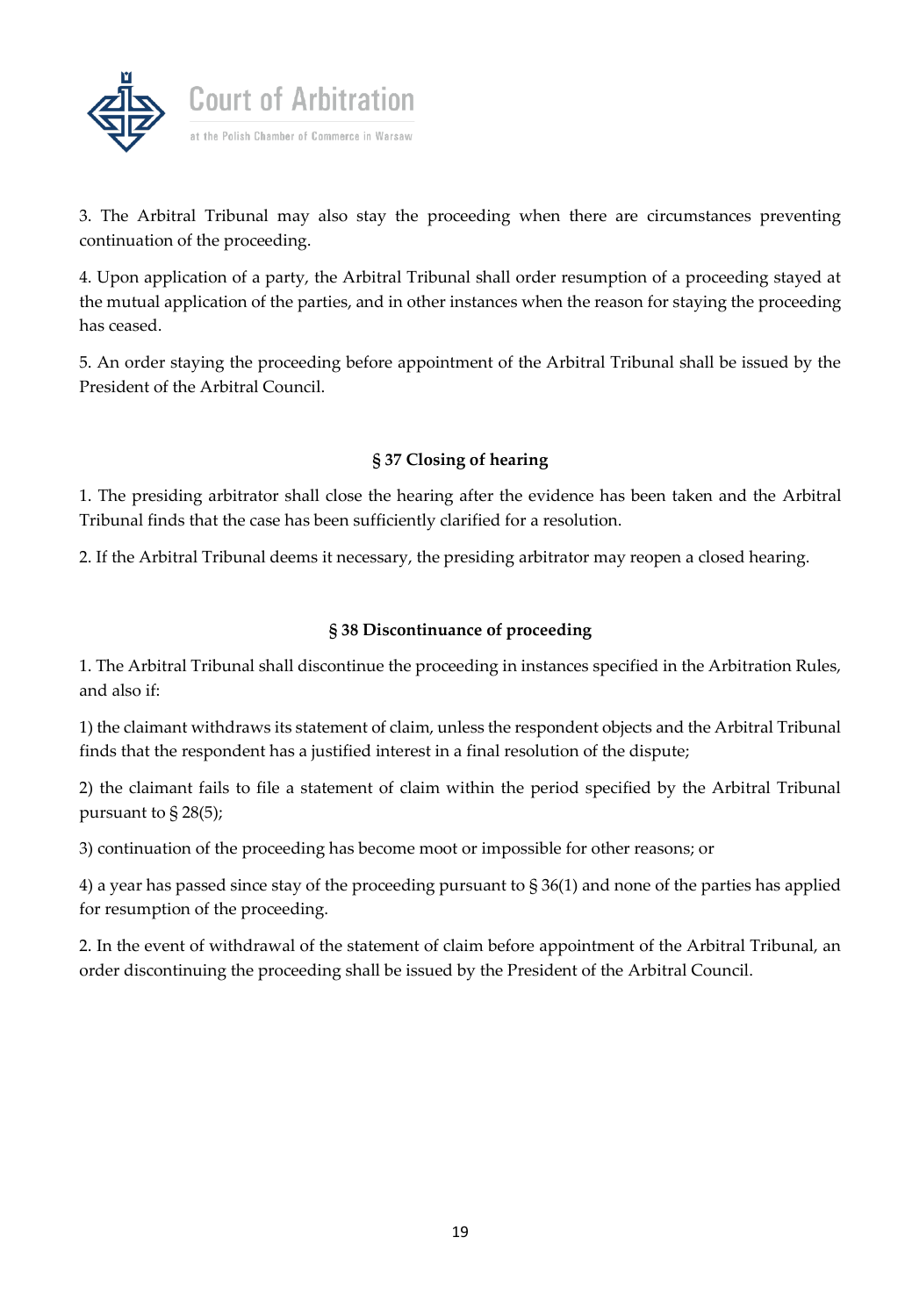



**Court of Arbitration** 

at the Polish Chamber of Commerce in Warsaw

# **Rulings**

### **§ 39 Orders**

1. In matters not requiring issuance of an award, and in other matters specified in the Arbitration Rules, the Arbitral Tribunal shall issue an order. Moreover, when so provided by the Arbitration Rules, orders shall be issued by the President of the Arbitral Council or by the Arbitral Council.

2. In matters concerning the organization of the proceeding, the presiding arbitrator may issue orders independently. Such an order may be vacated or amended by the Arbitral Tribunal.

3. A written justification shall be required for an order ending the proceeding in the case, and for an order on the jurisdiction of the Arbitral Tribunal, denial of a challenge of an arbitrator, continuation of the proceeding by an incomplete Arbitral Tribunal, or correction, supplementation or interpretation of an award.

4. Orders referred to in par. 3 shall be served on the parties together with the justification.

5. An order on securing of a claim or evidence, extension of the claim, withdrawal of the statement of claim, stay of the proceeding, determination of the actual amount in dispute, consolidation of proceedings, admission of a third party to participate in the proceeding as a party, refusal to consider a defence of setoff, or correction or supplementation of the record of the hearing shall be served on the parties together with a justification if issued outside of a hearing.

6. § 41, § 43, § 45 and § 46 of the Arbitration Rules shall apply as relevant to orders ending the proceeding.

#### **§ 40 Award**

1. The Arbitral Tribunal shall resolve the dispute by an award. The award is binding on the parties. The parties shall voluntarily carry out the award.

2. The award shall be issued within 9 months after commencement of the proceeding and no later than 30 days after closing of the hearing. At the Director General's own initiative or upon application of the presiding arbitrator, the Director General may extend either of these periods if justified by the complexity of the issues in the dispute or other important considerations.

3. The Arbitral Tribunal shall issue the award after conducting closed consultations.

4. If the dispute is resolved by more than one arbitrator, the award shall be issued by a majority of votes. If there is no majority, the vote of the presiding arbitrator shall prevail.

5. If an arbitrator fails to participate in the voting without valid cause, the other arbitrators may vote without his or her participation.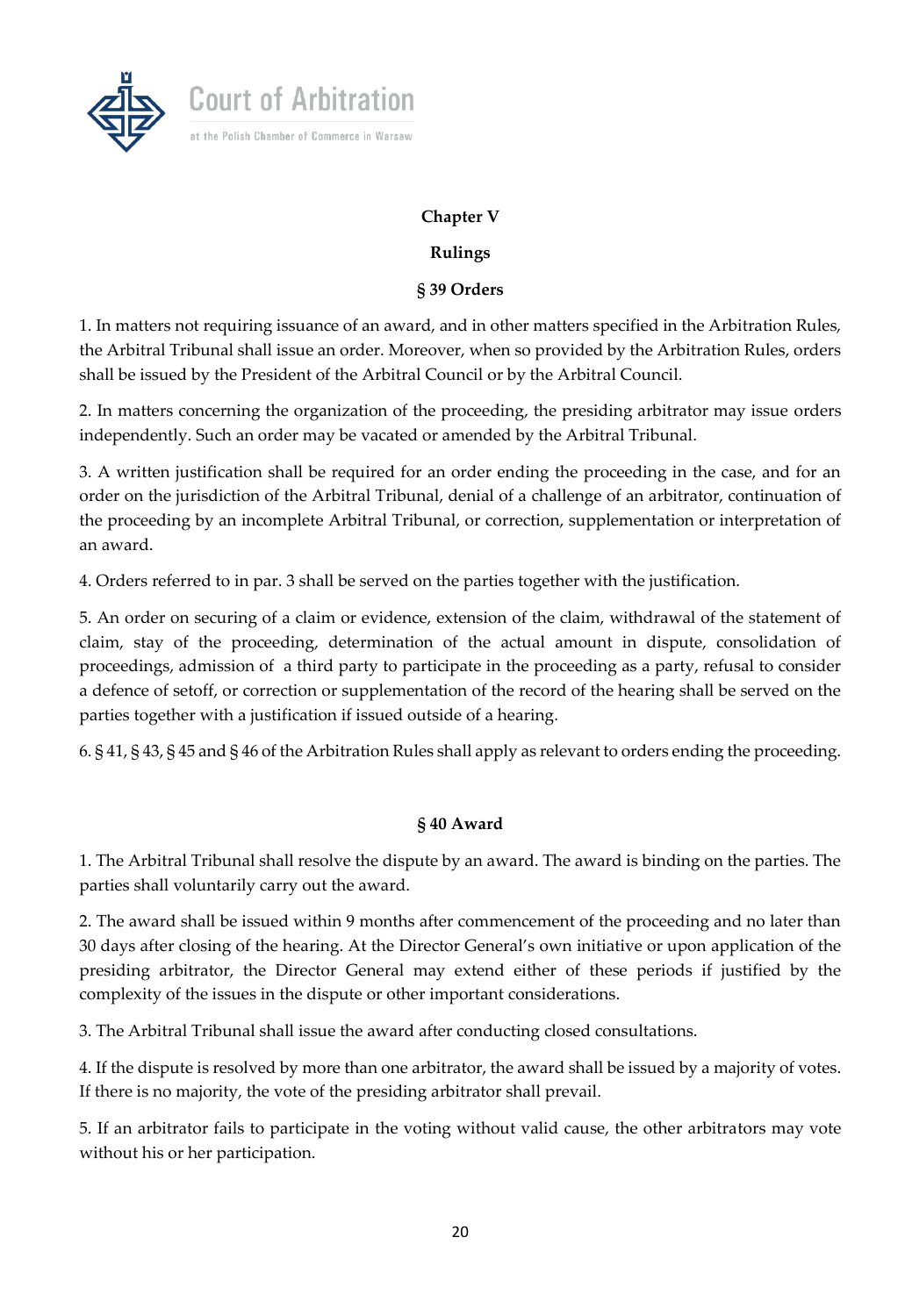

6. An arbitrator who did not vote with the majority may dissent, noting this with his or her signature on the award. An arbitrator who dissented may submit a justification for the dissent within 14 days after the date of the award.

7. The President of the Arbitral Council may demand an explanation from the presiding arbitrator of the reasons for the Arbitral Tribunal's failure to issue a timely award.

# **§ 41 Content and form of award**

1. The award shall contain:

1) identification of the arbitrators and the parties,

2) the date and place of issuance of the award,

3) an indication of the grounds for the jurisdiction of the Arbitral Tribunal,

4) the resolution of the relief demanded by the parties, and

5) the reasoning guiding the Arbitral Tribunal in issuing the award.

2. The award shall be made in writing, with one original for each of the parties and two originals left with the Court of Arbitration. All of the arbitrators shall sign the award. The reason shall be stated for the absence of an arbitrator's signature.

3. By signing the award, the President of the Arbitral Council and the Director General confirm that the Arbitral Tribunal was appointed in accordance with the Arbitration Rules and that the signatures of the members of the Arbitral Tribunal are authentic.

4. The date of the award is the date of signing of the award by the sole arbitrator, or if the Arbitral Tribunal comprises three arbitrators, the date of signing by the second of them.

5. Before signing the award, the President of the Arbitral Council may, without interfering with the substance of the resolution, forward the award to the presiding arbitrator to make necessary formal corrections or to correct obvious errors.

# **§ 42 Partial or preliminary award**

1. The Arbitral Tribunal may issue a partial award if only a portion of the demand or certain of the demands in the statement of claim or counterclaim can be resolved.

2. In the case of a counterclaim, the Arbitral Tribunal may also resolve the entirety of the demand in the statement of claim or the counterclaim by a partial award.

3. Upon application of a party, the Arbitral Tribunal may issue a preliminary award holding a claim to be justified in principle and continue the proceeding with respect to the disputed amount of the demand.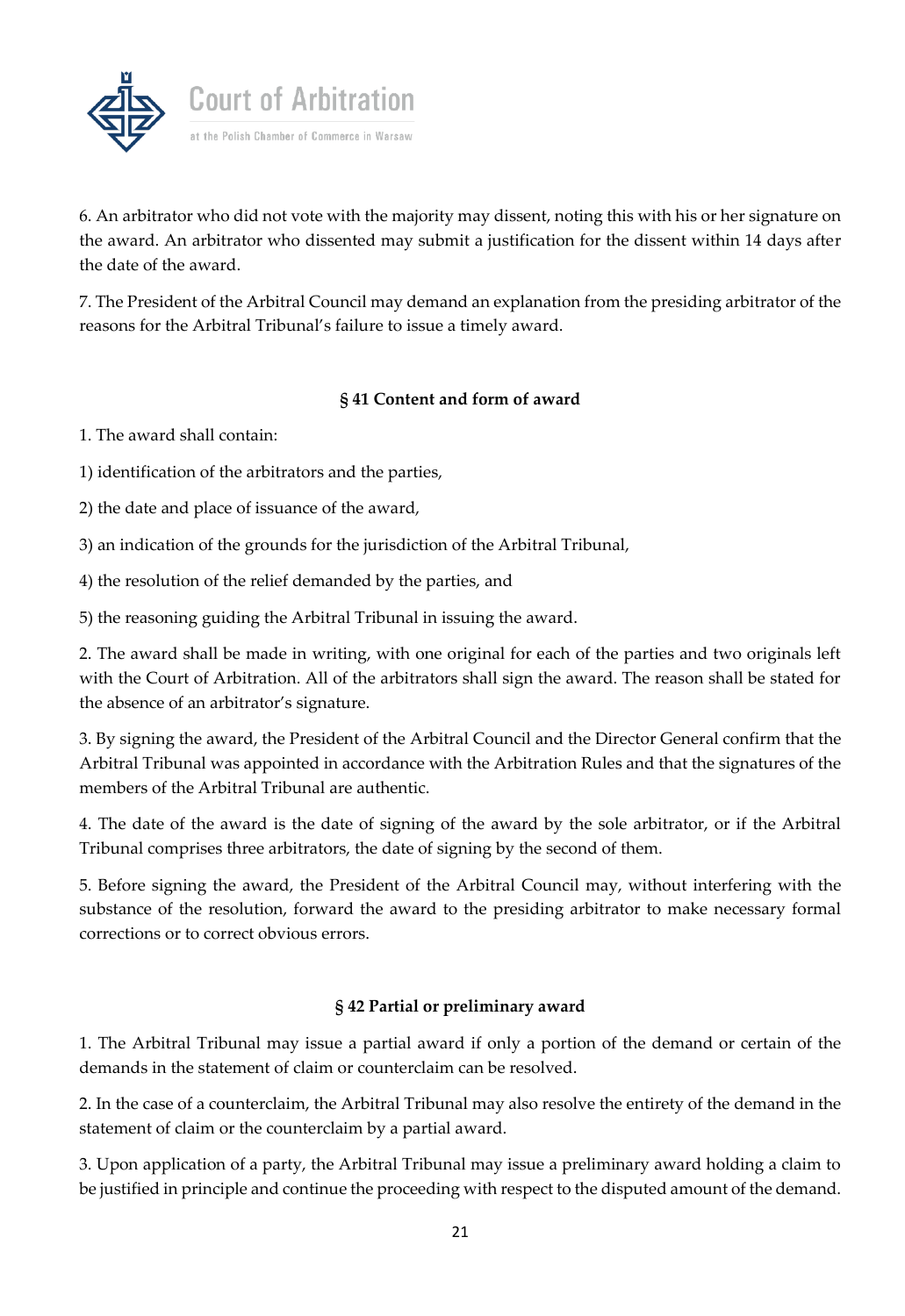

# **§ 43 Service of award**

1. The award shall be served on the parties. If an arbitrator dissented when signing the award and submitted the justification for the dissent to the case file, the parties shall also be served a copy of the justification for the dissent.

2. Service of a copy of the award on a party shall be made after the party has paid all fees and reimbursement of costs to the Court of Arbitration.

#### **§ 44 Ruling in the event of settlement**

1. If the parties reach a settlement after selection of the presiding arbitrator or sole arbitrator, the Arbitral Tribunal shall discontinue the proceeding. However, upon application of the parties, the Arbitral Tribunal may give the settlement the form of an award.

2. If the settlement is concluded before the Arbitral Tribunal, the terms of the settlement shall be included in the record and confirmed by the signatures of the parties.

### **§ 45 Correction or interpretation of award**

1. Within 14 days after receipt of the award, a party may make an application, serving a copy thereof on the other party, for:

1) resolution of doubts with respect to the content of the award (interpretation of the award), or

2) correction in the text of the award of inaccuracies, typographical or computation errors or other obvious errors.

2. The Arbitral Tribunal may also correct the award on its own initiative within 30 days after issuance of the award.

3. A notation on correction of the award shall be made on the originals of the award and copies thereof. The correction shall be reflected in subsequent copies of the award.

4. An interpretation of the award made by an order of the Arbitral Tribunal constitutes an integral part of the award.

#### **§ 46 Supplementary award**

1. Within 30 days after receipt of the award, a party may make an application, serving a copy thereof on the other party, for resolution of a demand which the Arbitral Tribunal did not rule on in the award.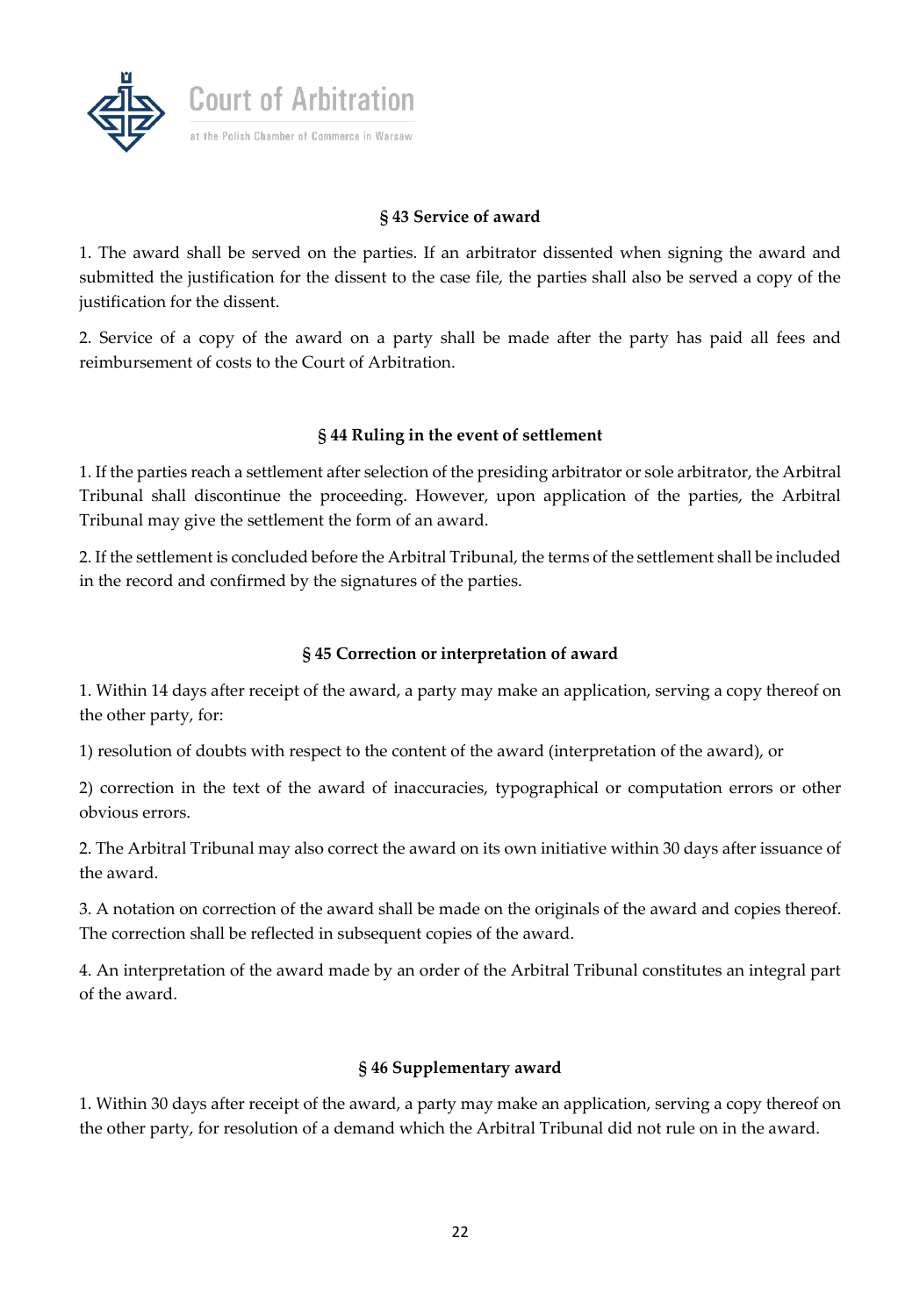

2. The Arbitral Tribunal shall issue a supplementary award also in the event of reopening the proceeding on the basis of an order of the common court considering a petition to set aside the award, for the purpose of eliminating the grounds for setting aside the award.

3. A supplementary award shall be issued within 30 days after filing of the application. The second sentence of § 40(2) shall apply as relevant.

4. The Arbitral Tribunal shall deny an application to supplement the award by an order.

# **§ 47 Publication of rulings**

The Arbitral Council may consent to publication of a ruling in whole or part, ensuring its anonymity, if neither of the parties objects to publication within 14 days after service of the ruling on the party.

# **Chapter VI**

### **Costs of proceeding**

### **§ 48 Costs of arbitration proceeding**

1. Upon application of a party, the Arbitral Tribunal shall resolve the costs of the arbitration proceeding in the ruling ending the proceeding, reflecting the result of the proceeding and other relevant circumstances.

2. The costs of the arbitration proceeding shall include:

1) the registration fee,

2) the arbitration fee,

3) expenses, and

4) justified costs of the parties connected with conducting the proceeding,

determined in accordance with the Arbitration Rules and the Tariff of Fees in force on the date of commencement of the proceeding.

3. A party may file an application for award of the costs of the proceeding, if necessary together with a list and proof of incurrence of the costs, until the closing of the hearing or within another period specified by the Arbitral Tribunal.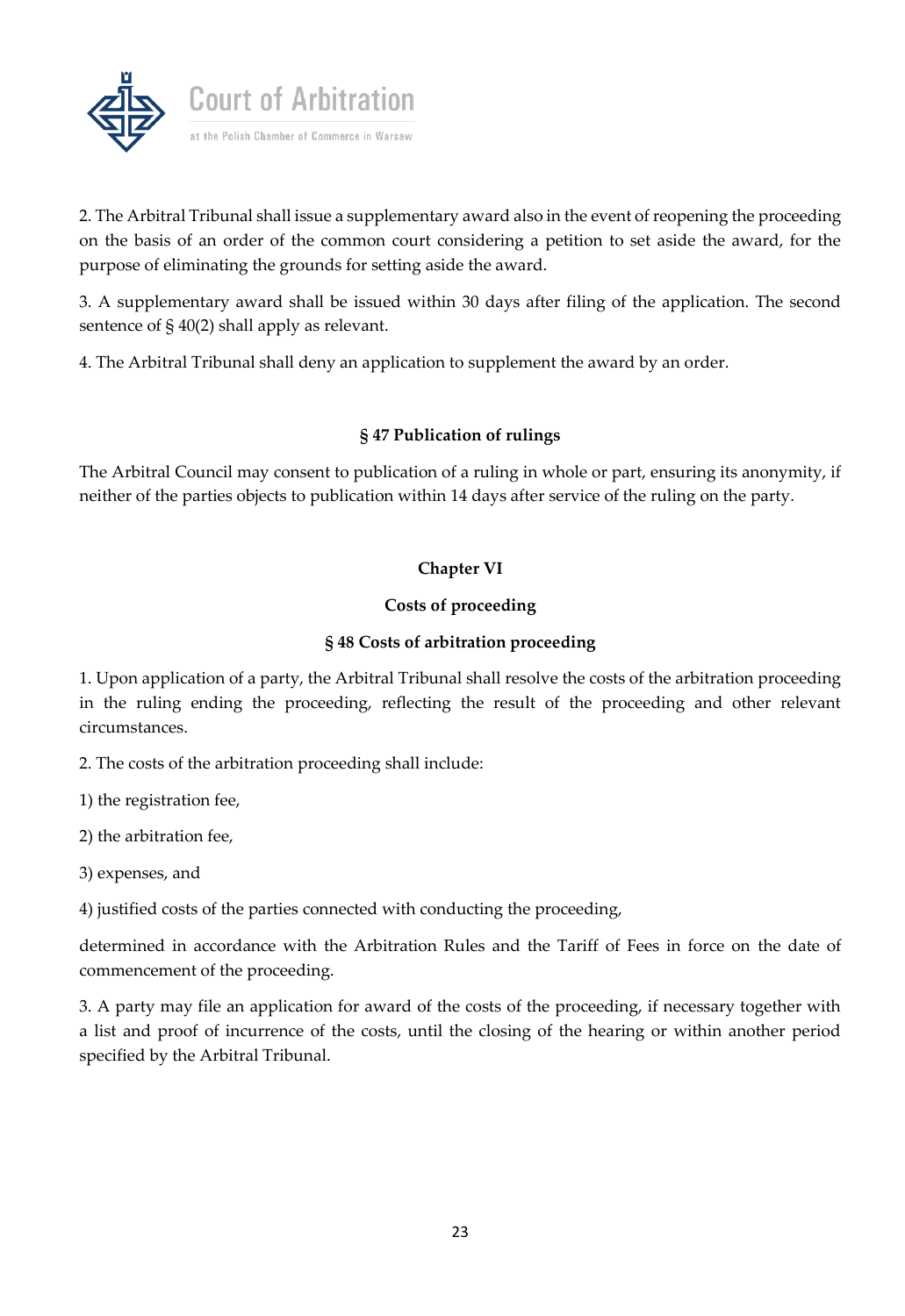

### **§ 49 Registration fee and arbitration fee**

The rules for incurring of costs by the parties and the amount of the registration fee and the arbitration fee, as well as the rules for reimbursement of the arbitration fee, are specified in the Tariff of Fees in force on the date of commencement of the arbitration proceeding.

#### **§ 50 Expenses**

1. The parties shall bear the expenses connected with the activities of experts, translators, holding a session away from the seat of the Court of Arbitration, and other expenses arising during the course of the proceeding.

2. The Director General shall summon a party which applies for performance of activities which will entail the necessity to incur expenses to pay an appropriate advance against the expenses.

3. Advances shall be settled after the conclusion of the proceeding. On its own initiative, the Court of Arbitration shall refund to a party the difference between the amount of the advance and the actual expenses incurred.

#### **§ 51 Costs of the parties**

1. When resolving the costs of the proceeding, the Arbitral Tribunal shall take into account the justified costs of legal representation and other justified costs incurred by a party in connection with the proceeding.

2. When resolving the costs of legal representation, the Arbitral Tribunal shall take into account the reasonable amount of the attorney's fee, considering in particular the result of the proceeding, the work input of the attorney, the nature of the case, and other relevant circumstances.

# **Chapter VII**

# **Concluding provisions**

# **§ 52 Adoption and effective date of the Arbitration Rules**

1. These Arbitration Rules were adopted by resolution of the Arbitral Council on 14 October 2014.

2. The Arbitration Rules shall enter into force on 1 January 2015.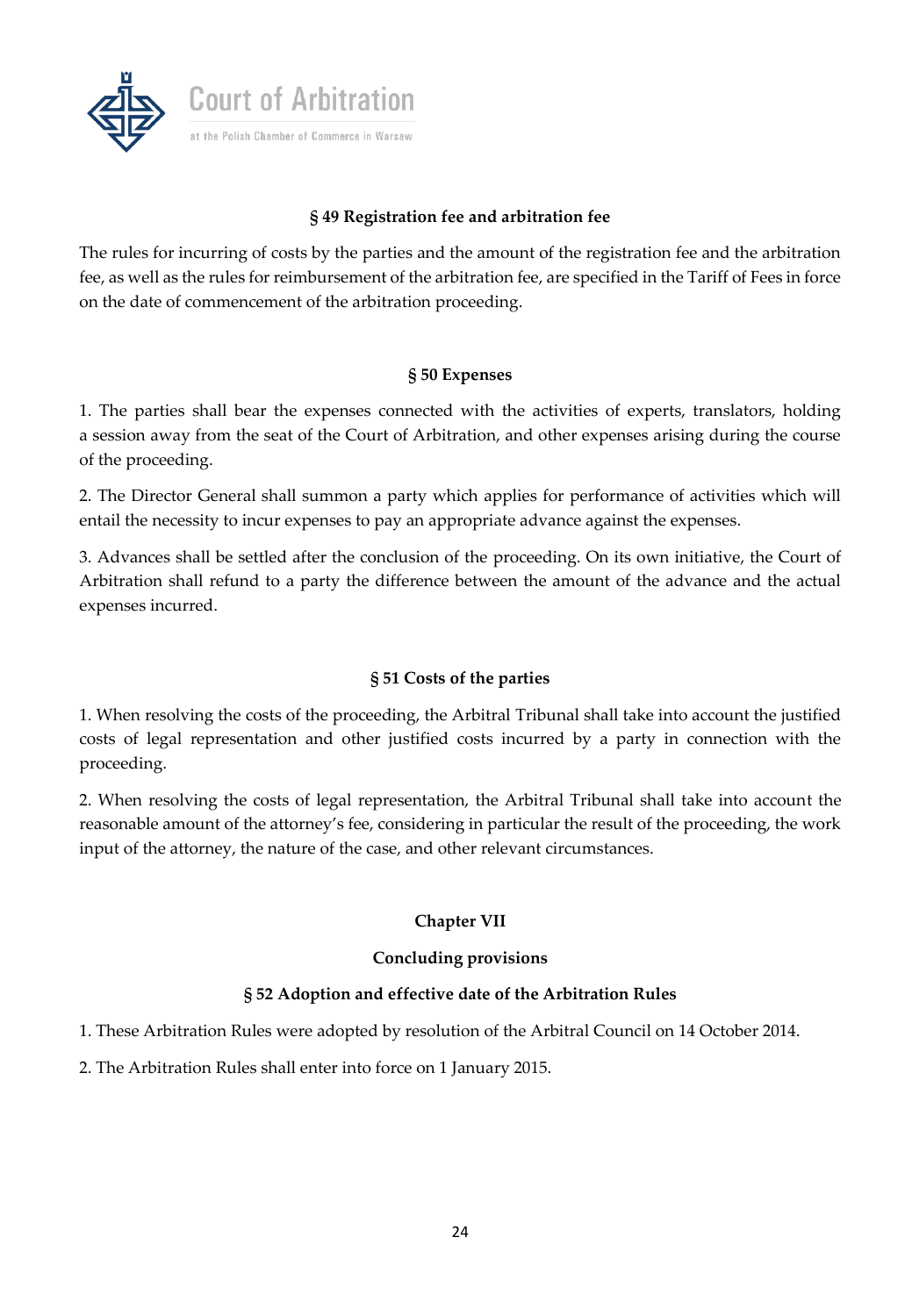

### **§ 53 Fast-track Procedure**

1. Where the amount in dispute does not exceed PLN 80,000.00, beginning from the 1st of June 2018, a fast-track procedure shall apply to dispute resolution unless, following § 4.3, the parties have agreed otherwise or unless they have not given consent to it. The Court General Director shall notify the parties of the fast-track procedure criterion having been satisfied.

2. Following § 4.2, the parties may agree that the dispute shall be resolved within the fast-track procedure also where the amount in dispute exceeds PLN 80,000.00. The parties may include their agreement regarding the choice of the fast-track procedure in the arbitration agreement or may execute it at a later date, including after the occurrence of the dispute, no later however than while submitting the statement of defence or request for arbitration.

3. The counterclaim or setoff claim may be raised within the fast-track procedure no later than while submitting the statement of defence. The provisions of § 29.2 and § 29.4 sentence 2 shall not apply. Where, following raising the counterclaim or setoff claim, the amount in dispute exceeds PLN 80,000.00, the fast-track procedure may be continued exclusively provided that the Court General Director notifies the parties about an increase in the amount in dispute and that in reply they express their consent to having the fast-track procedure continued. In the event there is no such consent of the parties, the dispute proceedings shall be continued following the general procedure, with the sole arbitrator performing the function of the presiding arbitrator in the Arbitral Tribunal. Where the Arbitral Tribunal was composed of three arbitrators, it shall continue its operation in the same panel.

4. In the event the amount in dispute exceeds PLN 80,000.00 as a result of extension of claim, the fasttrack procedure may be continued exclusively provided that the sole arbitrator or the Court General Director notifies the parties of the increase in the amount in dispute, and that in reply the parties express their consent to sustain the fast-track procedure. Should the parties not express such consent, the dispute shall be continued following the general rules, with the sole arbitrator performing the function of the presiding arbitrator in the Arbitral Tribunal. If the Arbitral Tribunal was composed of three arbitrators, it shall continue its operation in the same panel.

5. Once application of the general rules, referred to in subparagraphs 3 and 4, has begun, in order to determine the further course of arbitration proceedings, specifically to resolve arising procedural issues, it is required that the Arbitral Tribunal orders holding an organizational session.

6. The provisions of the Arbitration Rules shall apply within the fast-track procedure with the changes as below:

1) The cases are subject to resolution by a sole arbitrator, unless the parties have agreed that the dispute be recognized by an Arbitral Tribunal composed of three arbitrators. The provision of § 18.2.2 shall apply as of the 1st of June 2018, where the parties have not granted consent to follow the fast-tract procedure. In the circumstances referred to in § 3.2, where the amount in dispute does not exceed PLN 80,000.00, with no reservation to the opposite, it is acknowledged that it is the sole arbitrator that shall be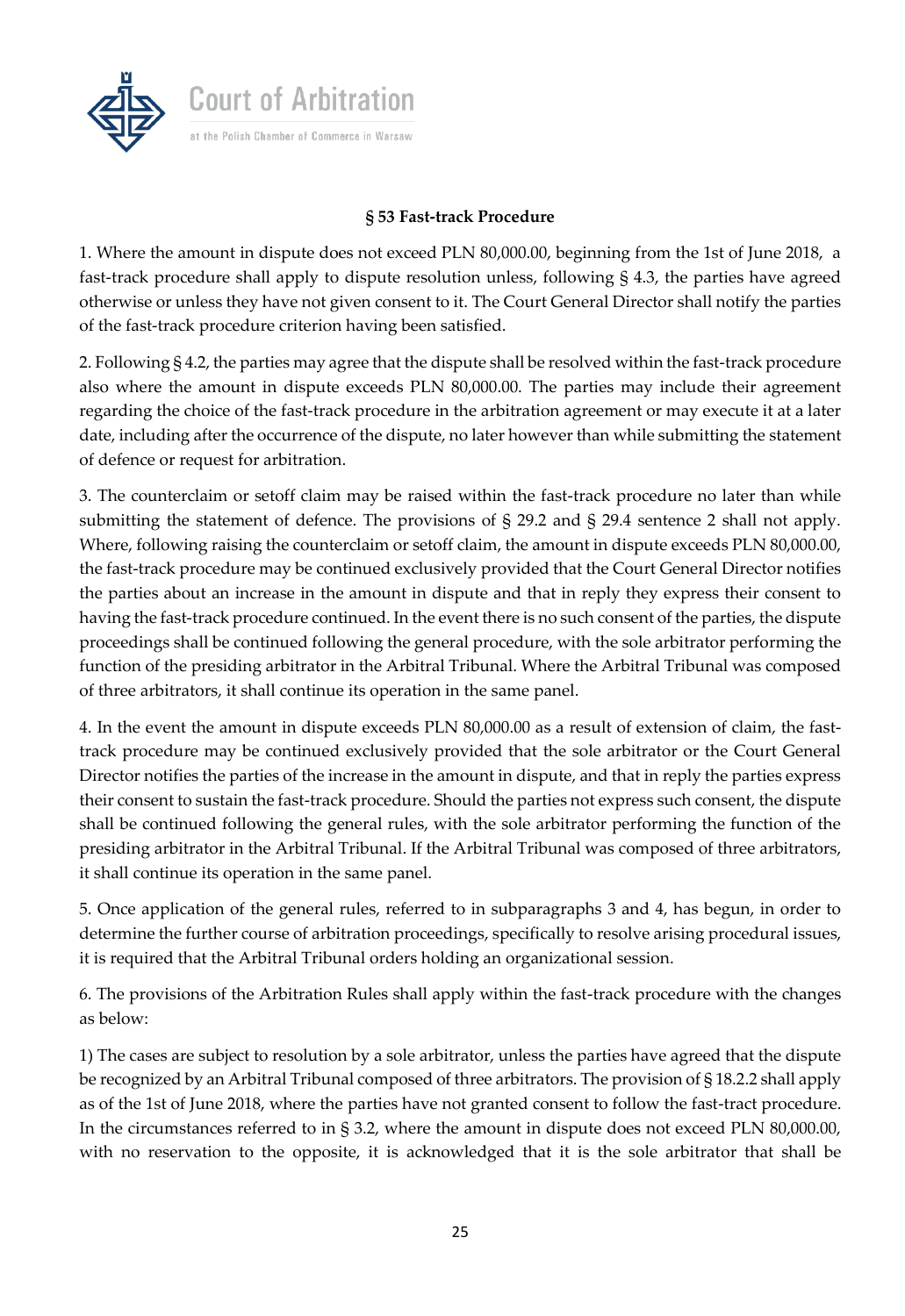

competent to recognize the dispute in fast-track proceedings conducted on the basis of the Arbitration Rules and administered by the Court of Arbitration.

2) If, in accordance with § 25.2 or § 28.7, the statement of claim or the request for arbitration indicates the arbitrator appointed by the claimant, and the case is subject to resolution within the fast-track procedure by the sole arbitrator, such indication of the arbitrator shall be understood as proposing the candidate for the sole arbitrator, with such candidature needing the opinion of the respondent.

3) If a default appointment is necessary to be carried out in accordance with § 20, the arbitrator should be appointed within 7 days following the lapse of the period specified for appointment of the arbitrator, in accordance with § 19. In the event of absence of appointment of the arbitrator within that period by the Arbitration Council, the default appointment shall be made promptly by the President of the Arbitral Council from among the persons entered in the List of Arbitrators.

4) The provision of § 31.1 sentence 4 shall not apply in the fast-track procedure. In addition to all elements indicated in § 31.1, specifically in addition to the specification of the rules of procedure, the order should at all times indicate:

a) the fast-track procedure as that being applied in the case;

b) the date limiting the extension of the claim;

c) the date limiting notifying presentation and presenting new evidence materials.

5) The organizational session referred to in § 31.2 sentence 1, shall be obligatory in the fast-track procedure. The course of proceedings of the organizational session shall be recorded; in addition to the approval by the recording clerk, the record shall be approved by the sole arbitrator or the Arbitral Tribunal and the parties. The provision of § 35.20 shall not apply, unless the sole arbitrator or the Arbitral Tribunal has decided that in order to apply the fast-track procedure the record should be signed by the parties; in such a case the record should be signed by the recording clerk, the sole arbitrator or the presiding arbitrator and the parties, if possible on the day on which the organizational sitting is held. The record may be signed following 'by circulation' procedure.

6) Any written communication or service made in the course of the fast-track procedure shall be carried out by electronic mail sent to the addresses of the parties, the arbitrator or the arbitrators and the address of the Court of Arbitration, indicated in the procedural order, referred to in § 31.1. The service should include copies to all participants of the fast-track procedure not being the addressees. On the day following the day of service by electronic mail the service within the procedure of § 11 shall be carried out, following the rule of subsidiarity; additionally it shall be required where the service by electronic mail is impossible or difficult.

7) The time limits indicated in § 19.1 - § 19.4, § 22.3 and § 22.5, § 26.1- § 26.2 and § 26.5 shall be shortened to 7 days.

8) The time limits indicated in § 27.1 and § 28.3 shall be shortened to 14 days.